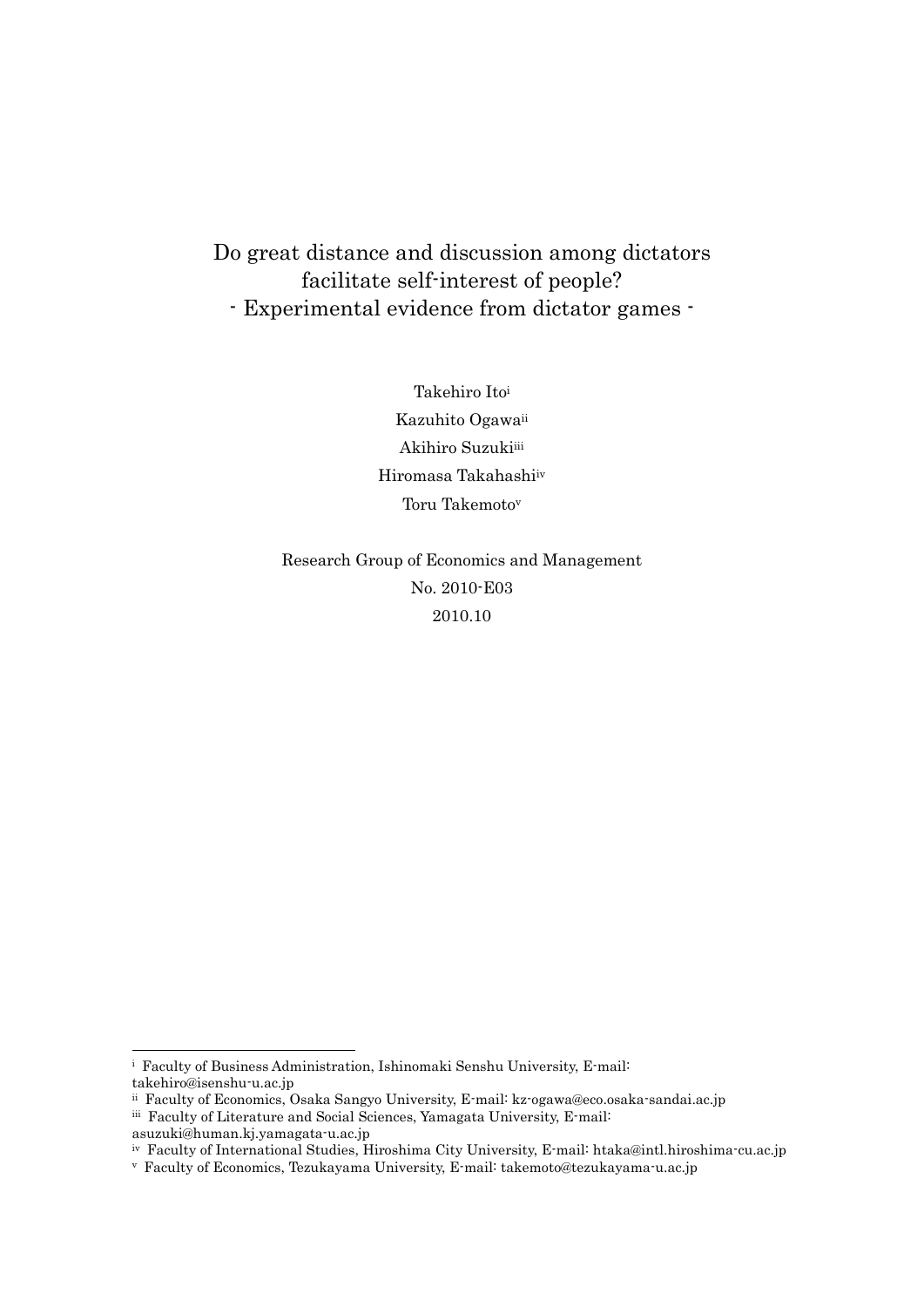# Do great distance and discussion among dictators facilitate self-interest of people? - Experimental evidence from dictator games -

Takehiro Ito*<sup>a</sup>* , Kazuhito Ogawa*<sup>b</sup>* , Akihiro Suzuki*<sup>c</sup>* , Hiromasa Takahashi*d,<sup>∗</sup>* , Toru Takemoto*<sup>e</sup>*

October, 2010

*<sup>a</sup>Faculty of Business Administration, Ishinomaki Senshu University, 1 Shinmito Minamisakai, Ishinomaki, 986- 8580, Japan*

*<sup>b</sup>Faculty of Economics, Osaka Sangyo University, 3-1-1 Nakagaito Daito, Osaka 574-8530, Japan*

*<sup>c</sup>Faculty of Literature and Social Sciences, Yamagata University, 1-4-12 Kojirakawa-machi, Yamagata 990-8560, Japan*

*<sup>d</sup>Faculty of International Studies, Hiroshima City University, 3-4-1 Ozuka-Higashi, Asa-Minami, Hiroshima 731- 3194, Japan*

*<sup>e</sup>Faculty of Economics, Tezukayama University, 7-1-1 Tezukayama, Nara 631-8501, Japan*

#### **Abstract**

The authors examine how an individual or a group makes a donation to those living in a distant place by introducing three factors into experiments of the standard dictator game. The first factor is group decision making or individual decision making. The second factor is a dictator is in the same place as the recipient or in a distant place. As the third factor, a subject with a fixed role (dictator or recipient) plays the game in three rounds. In each round, group members are exchanged with other dictator subjects in the group dictator experiment. The original findings in this paper are as follows. A dictator group or an individual dictator donates more to a neighborhood than to a distant recipient. The more experiences that the dictators accumulate in group decision making, the more selfish they become. It is also confirmed that a group dictator donates less than an individual dictator.

*Keywords:* inter-regional transfer, dictator game experiments, group decision, distant place, random matching

*JEL classification number:* C92, D63, D79

*<sup>∗</sup>*Corresponding author. Tel.: +81-82-830-1500. E-mail: htaka@intl.hiroshima-cu.ac.jp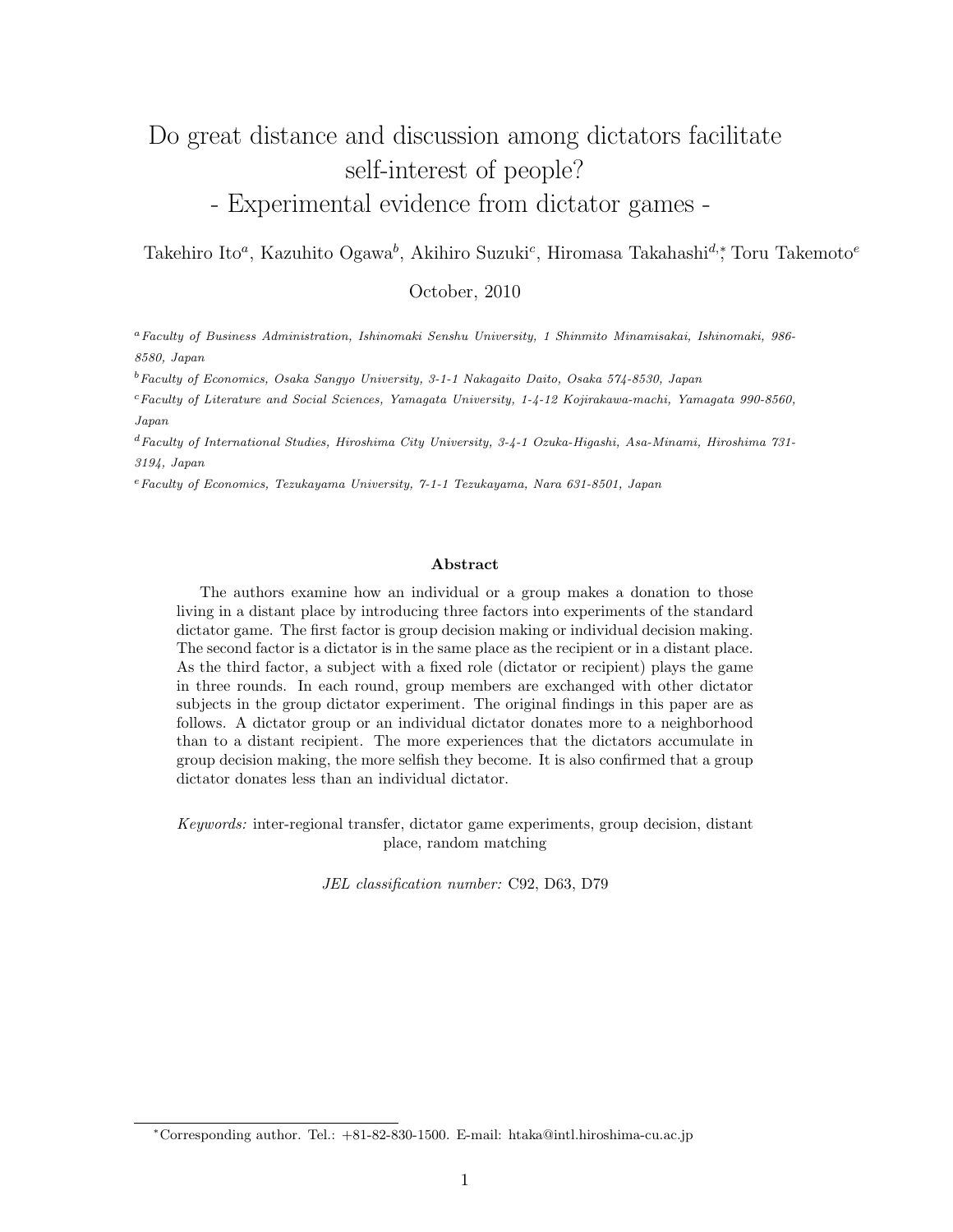### **1 Introduction**

This paper examines the effects of reciprocity or altruism on inter-regional transfer expenditures in an area. As an example, many countries implement a financial transfer system to reduce the fiscal disparities among regions. One of the reasons for introducing such a system is the fairness motivation (see Musgrave and Musgrave (1980)). However, it is important to know how this system affects the welfare of the residents in the donor region, as explained in the following. Suppose that the residents in the donor region contribute the same amount of money to two different regions, X and Y. In this case, their welfare may be higher when they donate to the residents in region X than when they donate to the residents in region Y. Thus, the welfare in the donor region should be considered when an inter-regional transfer system is designed.

Experiments using the dictator game are suitable for analyzing inter-regional transfer expenditures. In this game, a rational or selfish player would not distribute an amount of money to any kind of recipient. However, in most experiments, a certain proportion of the players do contribute a positive amount of money. Such behavior is interpreted as altruism or reciprocity.

In an inter-regional transfer expenditure, the amount that the residents in the donor region donate to the recipients depends on where the recipients live. For example, the residents in the donor region may feel more familiar with the recipients living close to them and may be willing to donate more money to them.

Nevertheless, there may be an emotional backlash between residents in two neighboring places. The emotional backlash is less between distant places than between neighboring places. In the case of a distant place, since there are few interests shared between residents in both places, such feelings may not arise. Therefore, the residents in the donor region may distribute more money to the residents in a distant place.

In an inter-regional transfer expenditure, the decision maker can be the local government. In other words, the decision making is not individual, although the residents in the donor region must agree to the donation. Therefore, we analyze the effect of group decision making. In addition, this decision making is not a one-time-only event because it is repeated. For this reason, we introduce three factors into the dictator game experiment: a distant place, group decision making, and repetition of the group decision with changes of the group members.<sup>1</sup>

<sup>1</sup>Political decision makers often are replaced by the movement of residents or the result of a local government election. Therefore, the same subjects participate in a group in only one round in our setting, and a new group is formed in the next round.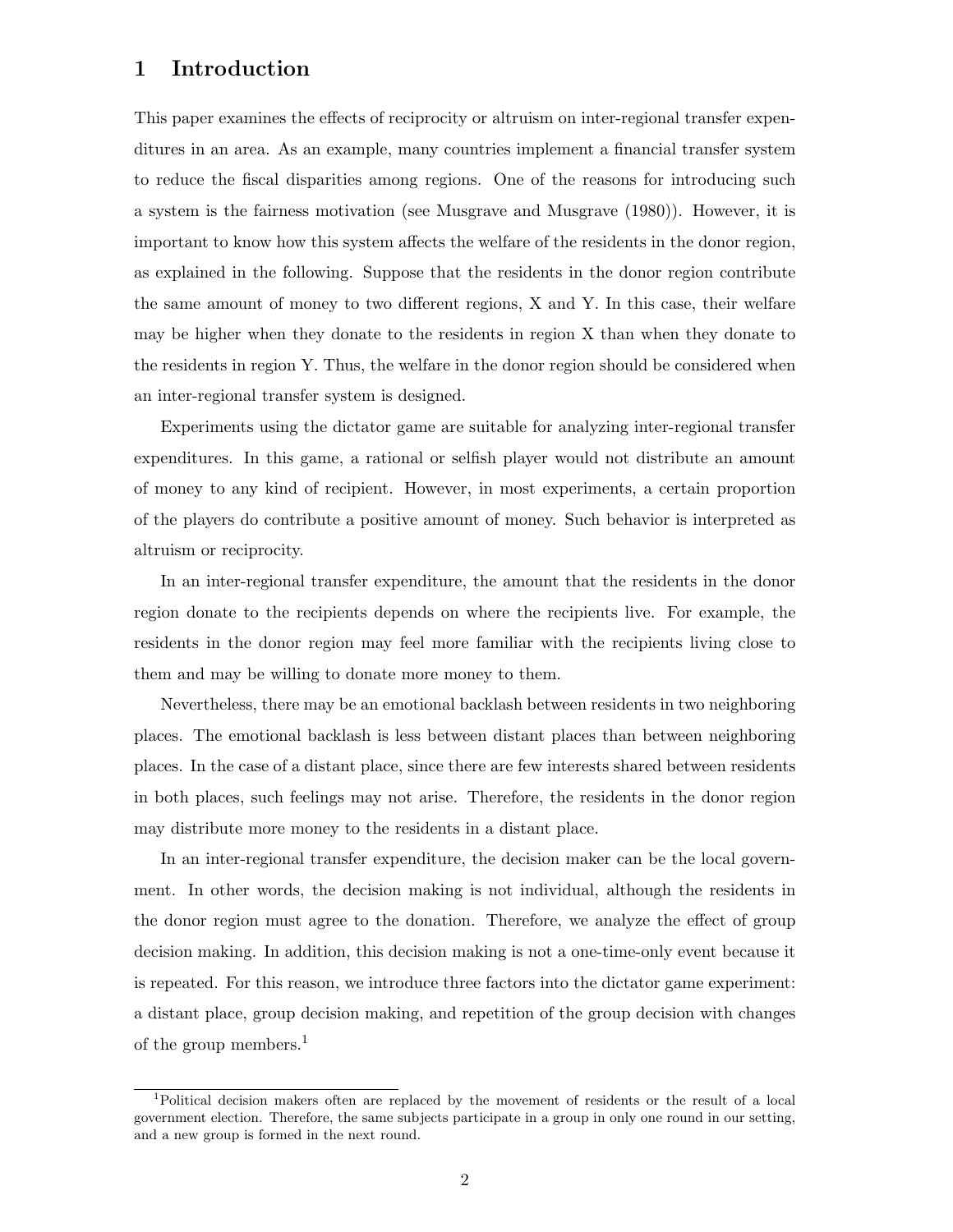We form the following three hypotheses to examine the effects of group decision making and of a distant place. First, the donation rate of a dictator will be lower in a distant place from a recipient than in the same place as a recipient. We regard the distance between a certain place and another place as one of the forms of social distance. Reciprocity may decline, because the dictator's place is distant from the recipient's place. Second, the donation rate will be lower in the case of a group decision than in the case of an individual decision. We check this hypothesis in a different way than that of Luhan, Kocher, and Sutter (2009). Third, one may be influenced by other people's opinion or decision-making process. A person is likely to change his/her opinion as the number of people advising him/her increases. Thus, in the third hypothesis, when a dictator has more opportunities to negotiate donations with other dictators, he/she donates less to his/her recipient.

Examining these hypotheses, we conduct two experiments: one is an individual dictator game, and the other is a group dictator game. Every experiment consists of four treatments, based on the distance between the dictator and the recipient. Each treatment consists of three rounds. In all the treatments, the role of a subject is fixed throughout the treatment. All the treatments were conducted in two places in Japan, Hiroshima and Yamagata. Hiroshima is approximately 800 kilometers away from Yamagata and the human interaction between both places is almost nonexistent. In two of the treatments, a dictator (a dictator group) makes a decision whether to donate his or her (its) money to a recipient living in the same place as the dictator. That is, the dictator (a dictator group) in Hiroshima (Yamagata) makes a decision whether to donate to the recipient in Hiroshima (Yamagata). In the remaining two treatments, a dictator (a dictator group) makes a decision whether to donate his or her money to a recipient living in a distant place from the dictator. That is, the dictator (a dictator group) in Hiroshima (Yamagata) makes a decision whether to donate to the recipient in Yamagata (Hiroshima). Note that in the group dictator experiments, all members of the group are replaced in every round.

This paper is organized as follows: In Section 2, we describe previous studies related to our experiment. Section 3 provides the details of our experiment. Section 4 describes the results of our experiment. Section 5 discusses various aspects of the results. Section 6 concludes the paper.

### **2 Related work**

Since Kahneman, Knetsch, and Thaler (1986), there have been many papers on dictator game experiments. Camerer (2003) presented a survey of some results. The main results are as follows: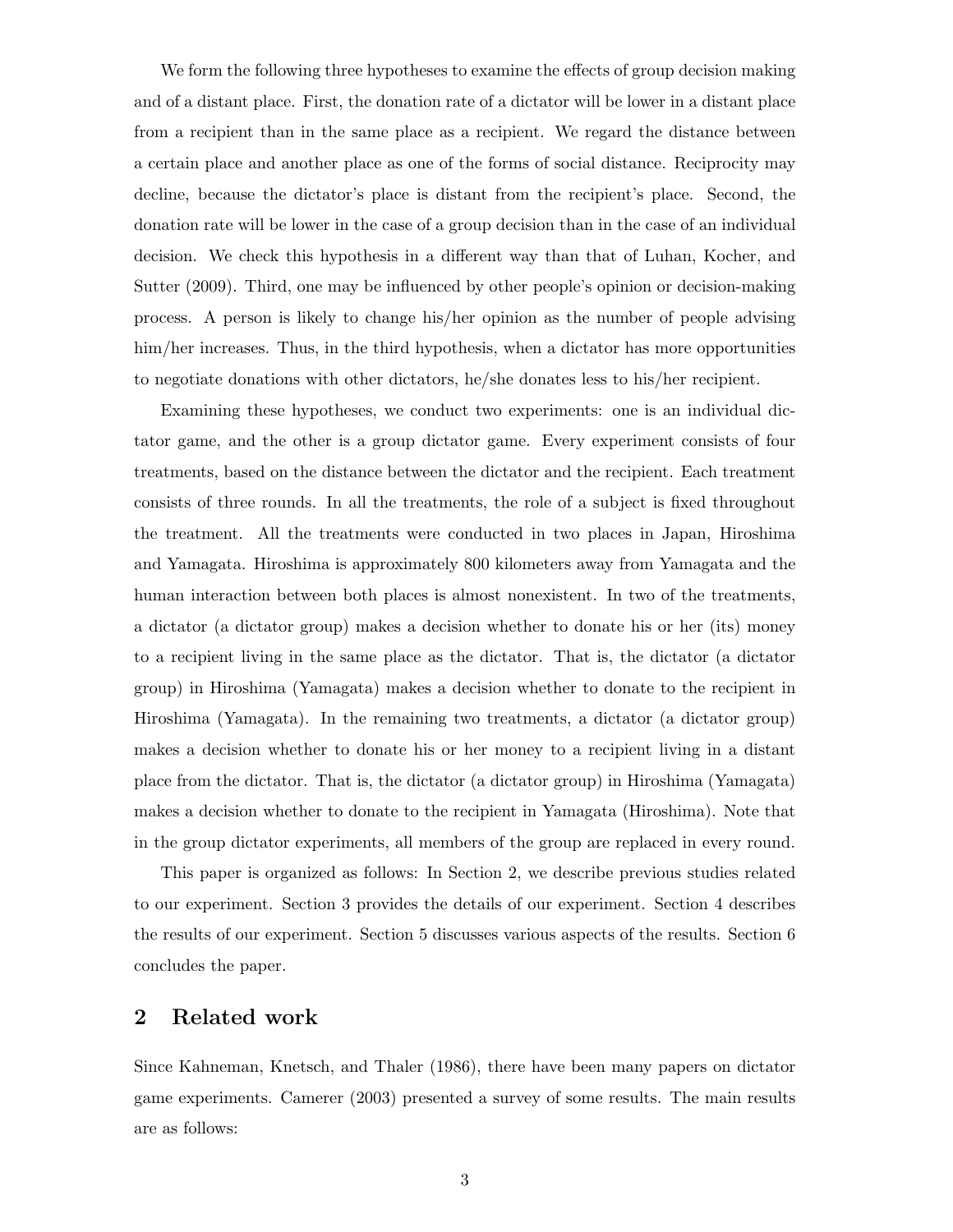- In dictator game experiments, dictators give their recipients 13\% to 50\% of their own endowments.
- Anonymity decreases the average donation rate.
- There is no difference in the average offer rate between genders. However, female dictators are easily influenced by the size of their own endowments.

Hoffman, McCabe, and Smith (1996) and Rankin (2006) studied how a "social distance" influences the donation rates in dictator game experiments. Hoffman et al. (1996) conducted dictator games by using the double-blind method. In the experiment, Hoffman et al. (1996) controlled the social distance not only between the dictator and the recipient but also between the dictator and the experimenter and then examined the donation rate. To change the social distance, the experimenter was not in the lab in an extreme treatment or the experimenter put the rewards into an envelope in another treatment. They found that the nearer the social distance between the dictator and the experimenter, the higher the donation rate.

Rankin (2006) examined the social distance between the dictator and the recipient. He conducted dictator games in the  $2\times 2$  factorial design, in which one factor is communicability and the other is anonymity. Each treatment involved 8 rounds with random matching. The donation rate was  $6\%$  in the anonymous and no-request treatment,  $26.3\%$  in the anonymous and request treatment, 39% in the face-to-face and no-request treatment, and 27% in the face-to-face and request treatment. This indicates that a request from the recipient increases the donation rate in the anonymous case, but not in the face-to-face case.

We found that Johannesson and Persson (2000) also studied the relation between a distant place and a dictator's behavior. They conducted dictator games in which the subjects donated some money by mail to a person, who lived in Sweden and was selected at random<sup>2</sup> . In this experiment, one-third of the recipients donated positive amounts of money. The difference between the donation rate in the above experiment and the donation rate in a normal dictator game was not significant. They concluded that the dictator may donate positive amounts of money for a reason different from the expectations of reciprocity<sup>3</sup> in the dictator game experiments because there is scarcely any expectation of reciprocity in this experiment. However, it should be noted that these researchers paid

<sup>&</sup>lt;sup>2</sup>The recipients had no ex-ante information about this experiment.

<sup>3</sup>Expectations of reciprocity is an idea to explain the positive donation rates in dictator games. When subjects make a decision in an experiment, they take into account the possibility of finding a person who learns of their decision in the experiment at a future time.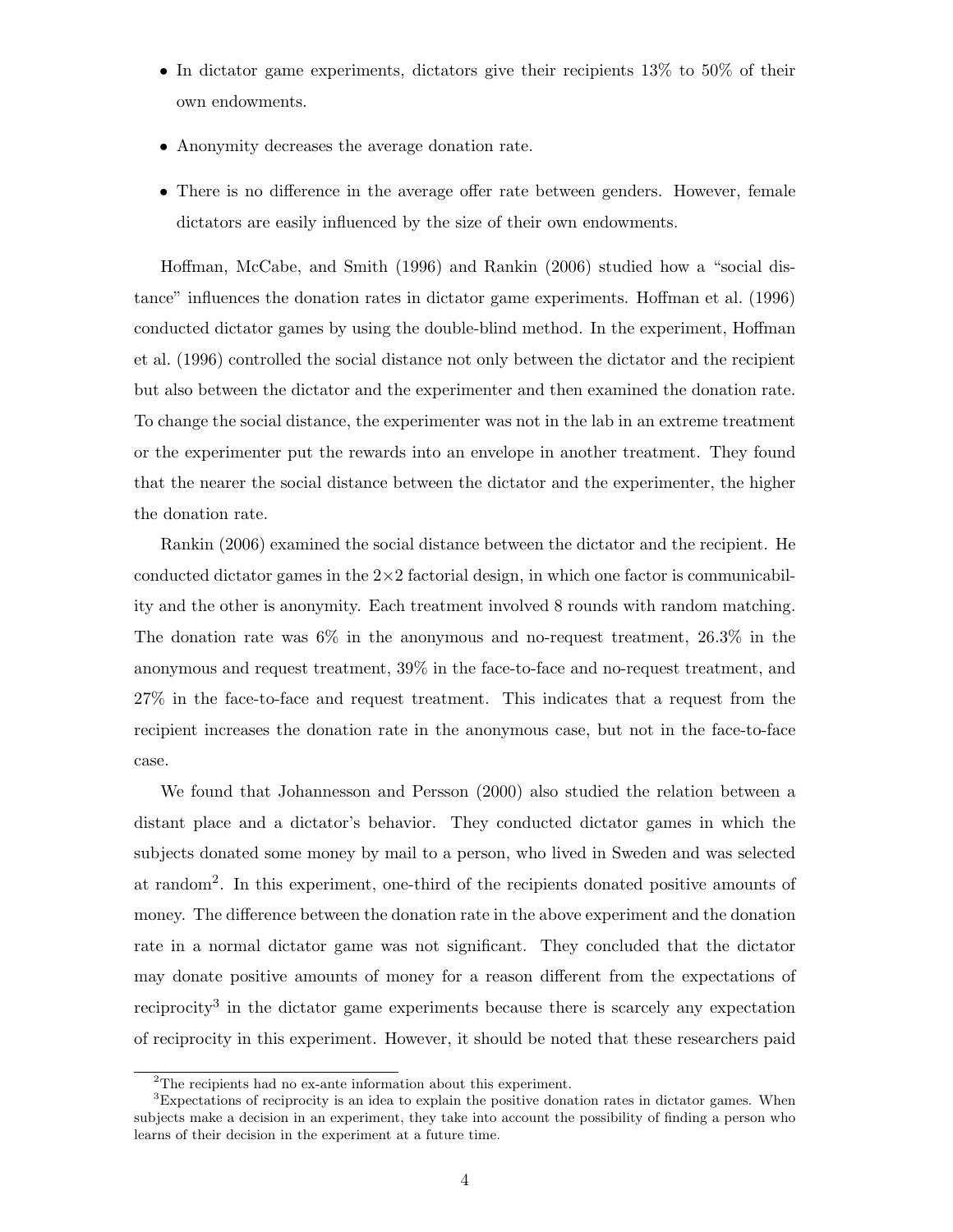less attention to the physical distance and did not control the physical distance between the dictator and the recipient.

Some experiments considered whether a group decision is more rational than an individual decision. Kocher and Sutter (2005) examined repeated beauty-contest game experiments and found that the number selected is smaller in the group treatment than in the individual treatment. Sutter (2005) also conducted repeated beauty-contest game experiments and showed that the larger the group size is, the smaller the number they choose. Rockenbach, Sadrieh, and Mathauschek (2007) reported that the choices of lotteries by groups are consistent with the portfolio selection theory. Bornstein, Kugler, Budescu, and Selten (2008) conducted repeated price-competition game experiments and obtained the result that the group sellers choose lower prices than do the individual sellers.

In particular, Cason and Mui (1997) and Luhan et al. (2009) examined whether the decision of the dictator group is more selfish than that of the individual dictator.<sup>4</sup> Cason and Mui (1997) conducted dictator games in which a dictator group consisted of two subjects and examined the group polarization. Group polarization means that the group decision becomes more radical than the individual decision. According to these researchers, there are two theories to explain group polarization. One is the persuasive arguments theory (PAT) and the other is the social comparison theory (SCT). PAT states that the winning arguments will tend to be more extreme in a group discussion.

SCT states that a person observes others' opinions to evaluate his or her opinion and tries to make an idealized decision. In experiments, each seller group forced a buyer to buy a good for the price that the seller group decided freely. The time limit to decide the price was five minutes. Cason and Mui (1997) showed that a group of altruistic individuals makes an other-regarding decision. They concluded that their result supported SCT.

Luhan et al. (2009) conducted dictator games of three rounds. In the first and the third rounds, an individual dictator game was played. In the second round, three subjects formed a group and participated in the group dictator game. After every round, the experimenter announced the existence or non-existence of a next round. The average donation rate was 19, 11, and 13% in the first, second, and third round, respectively. The difference between the first and the third rounds was significant but the difference between the second round and the third round was not significant. They concluded that the group decision is more selfish than the individual decision and the group decision making shifts the individual's attitude toward being more selfish.

<sup>4</sup>Dufwenberg and Muren (2006) examined the relation between the other-regarding behavior and the gender.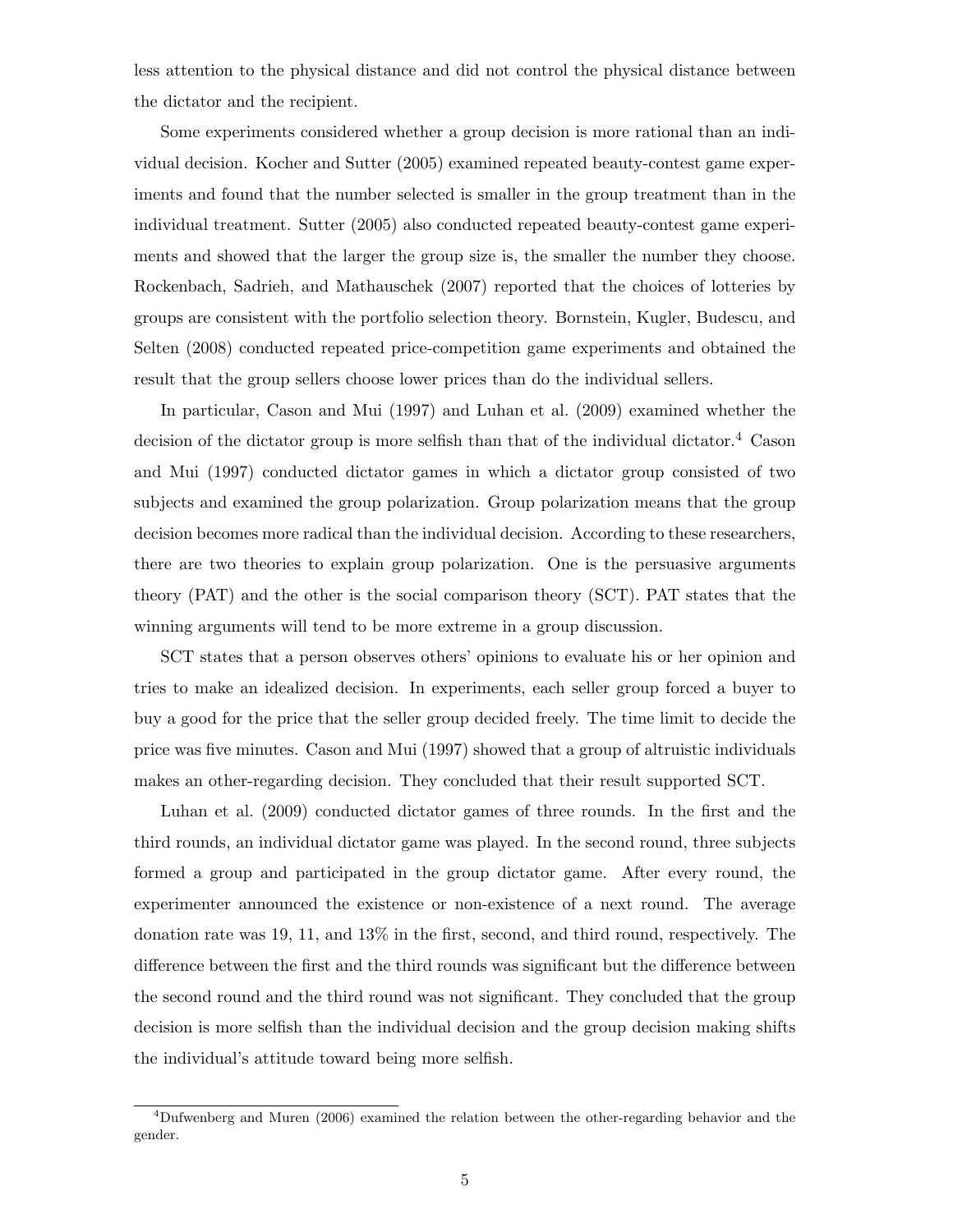The method of communication in Cason and Mui (1997) was face to face. This study concluded that the group decision making is less selfish than the individual decision making. However, the method in Luhan et al. (2009) was an online chat. This study concluded that the group decision making is more selfish than the individual decision making. According to Luhan et al. (2009), whether the group decision making is more selfish than the individual decision making depends on anonymity.

### **3 Experiment**

The following three hypotheses are tested to answer our research questions.

| Hypothesis I:  | The donation rate of a dictator is lower in the distant place from a<br>recipient than in the same place as a recipient. |
|----------------|--------------------------------------------------------------------------------------------------------------------------|
| Hypothesis II: | The donation rate is lower in the case of a group decision than in the<br>case of an individual decision.                |
|                | Hypothesis III: As a round goes on, the group decision becomes more selfish than that<br>in the previous round.          |

The hypotheses are not consistent with classical economic theory. In other words, rational and selfish subjects would not donate any amount.

### **3.1 Experimental design**

| Table 1: Experimental profile: Design of group and individual experiments. First letter  |  |
|------------------------------------------------------------------------------------------|--|
| and second letter "H (irhosima)" or "Y (amagata)" indicate the place of the dictator and |  |
| the place of the recipient, respectively.                                                |  |

| Same\distance place as Dictator's place Hiroshima Yamagata |    |    |
|------------------------------------------------------------|----|----|
| Same place                                                 | HН | YV |
| Distant place                                              | НY | YH |

There are two experiments in this paper. One is an individual dictator game experiment, and the other is a group dictator experiment.

The individual dictator game experiment consists of four treatments, and the difference of each treatment is where the dictators and the recipients are, as Table 1 indicates. "H" indicates that the subjects are in Hiroshima City and "Y" indicates that the subjects are in Yamagata City. For example, in treatment HY, the dictators are in Hiroshima and the recipients are in Yamagata.

The experimenters randomly gave each subject in HH and YY the role of either dictator or recipient at the beginning of the experiment. A subject in Hiroshima and Yamagata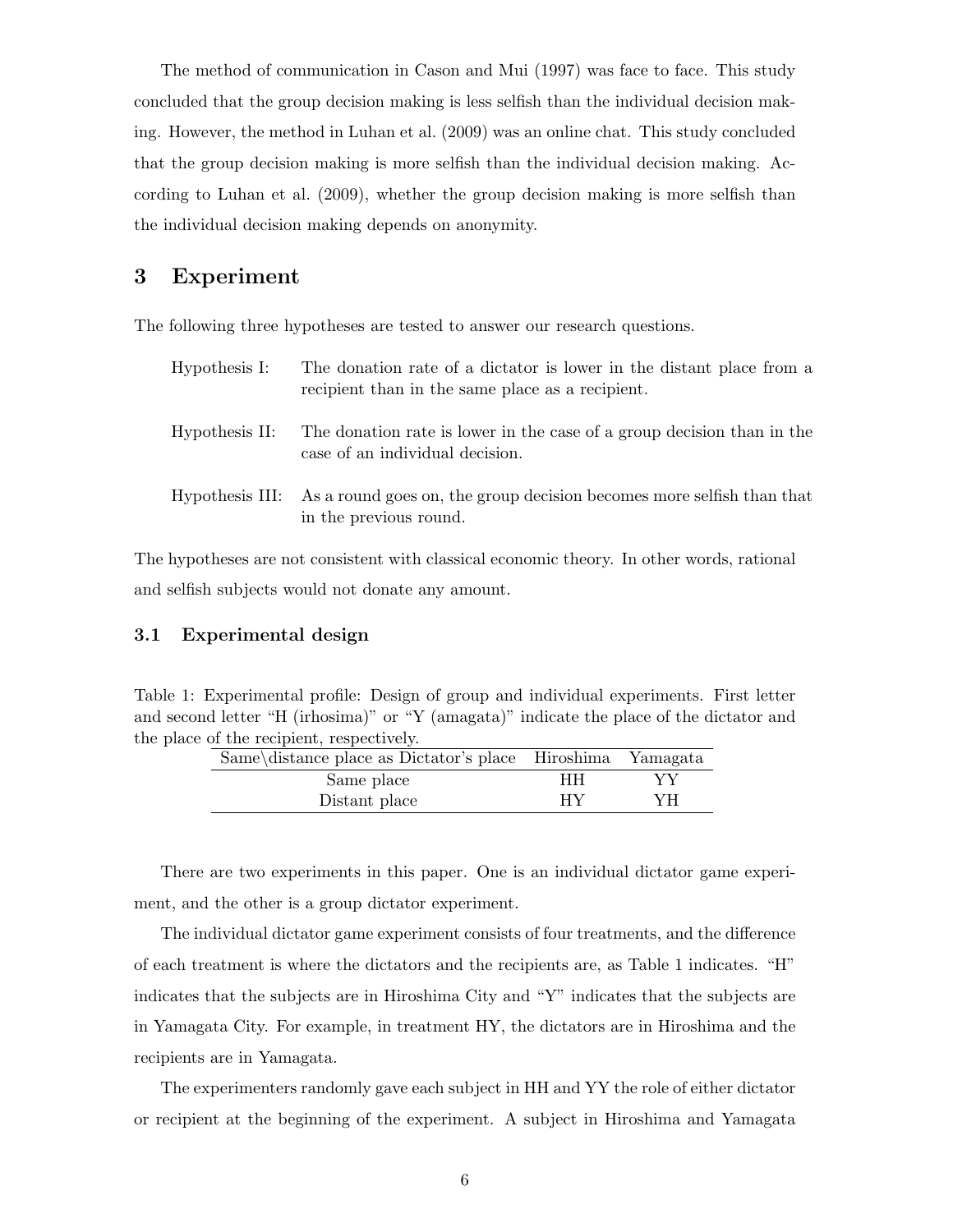was assigned the role of dictator in treatments HY and YH, respectively. As in the related studies, the dictators were in a different room from the recipients in treatments HH and YY. The roles given to the subjects did not change during a treatment but the dictator was randomly matched with the recipient in each round. The subjects in the dictator role were informed about this in the instructions. The experimenters carried out the dictator game for three rounds in each treatment, although they actually told the subjects that the game would be repeated for several rounds. The experimenters gave each subject in the dictator role JPY800 as the endowment in each round.<sup>5</sup> The experimenters requested that each dictator subject should decide the amount of money donated to the recipient paired with the dictator.

In the group dictator experiment, the procedure was almost the same as that of the individual dictator game experiment. The differences in the procedures between the two experiments are as follows. A decision maker was not an individual subject but a group of three subjects. The experimenters randomly reconstructed each dictator group and recipient group in each round. The experimenters gave each subject in the dictator role JPY800, that is, the total endowment of one dictator group was JPY2400 in each round. The experimenters requested that the subjects in the dictator group come to an agreement of the amount of money donated to the recipient group that was paired with that dictator group.<sup>6</sup> The subjects in each dictator group adjusted their opinion of the amount of money through a five-minute online chat.

Our dictator game experiments are different from typical dictator games in that the recipients are in a place far away from the dictators in some treatments.<sup>7</sup> Furthermore, our dictator game experiment is different from Luhan et al. (2009) in the following point. In Luhan et al. (2009), the subjects in the dictator role in the dictator game played a group dictator game after they had played the individual dictator game. In our experiments, one set of subjects participated in the group dictator game experiment and another set of subjects participated in the individual dictator game experiment.

### **3.2 Overview**

The two experiments were carried out at Hiroshima City University and Yamagata University from October 2007 to December 2009. Each treatment took approximately 100

<sup>5</sup> JPY800 ranged from USD7 to USD9 in the exchange rate at that time.

<sup>6</sup>Each recipient group would receive the money from the dictator group that was paired with the recipient group, and the money would be equally divided among the subjects in the recipient group. The experimenters decided not to pay the subjects in a dictator group any reward if they failed to agree on the amount of money, although the experimenters did not encounter this situation.

<sup>7</sup>We experimented in Hiroshima City and Yamagata City, which are a distance of eight-hundred kilometers apart. Traveling between these cities distance takes five hours or longer.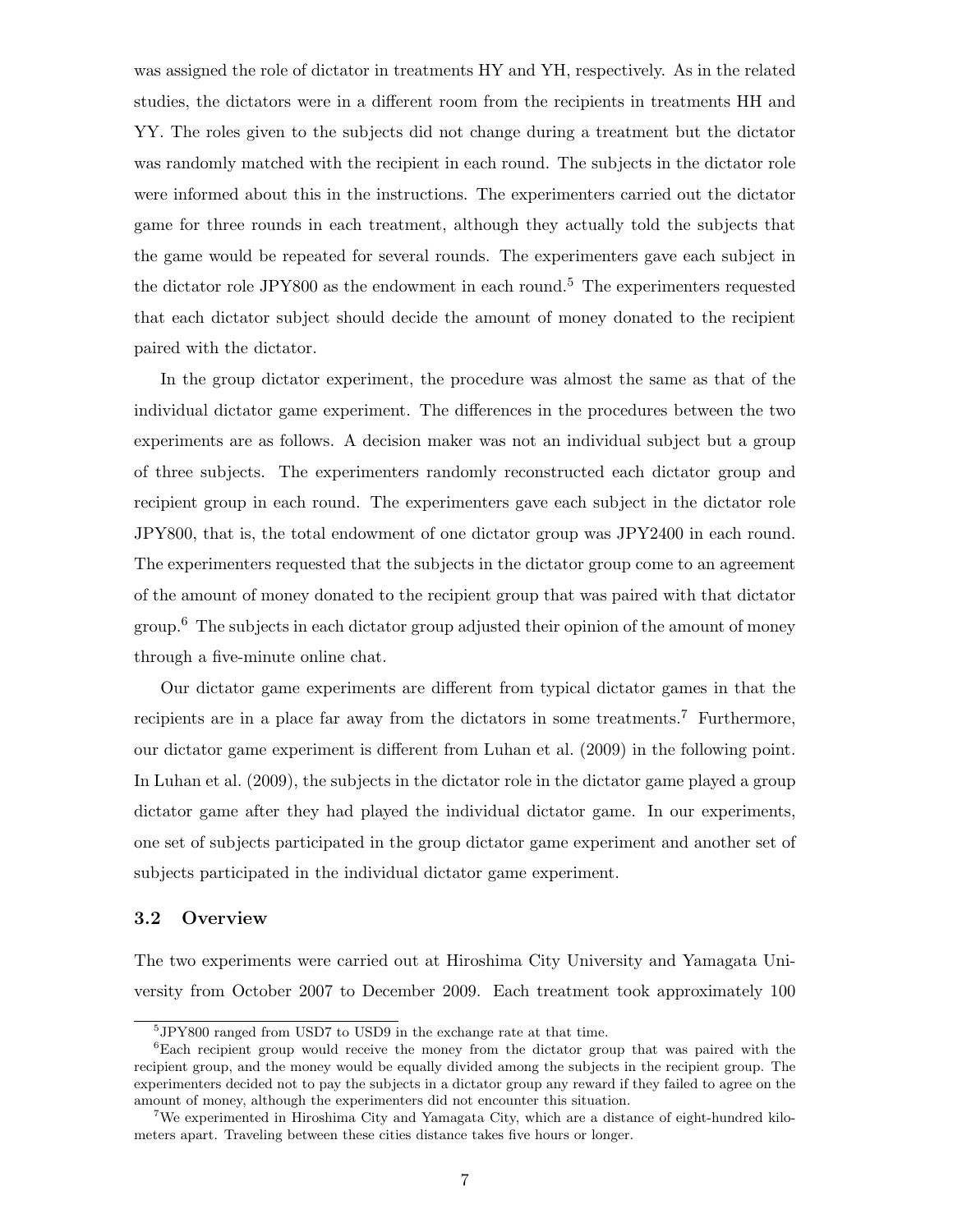minutes to complete. In the group dictator game experiment, 54 undergraduate students at Hiroshima City University and 48 undergraduate students at Yamagata University participated in the dictator role. In the same experiment, 15 and 16 undergraduate students participated at Hiroshima City University and Yamagata University, respectively, in the recipient role. In this experiment, a recipient received a donation from three different groups in each round. Therefore, a recipient belonged to three recipient groups. This was not told to the subjects in the dictator role. Each subject of the dictator role could participate in only one treatment.

In the individual dictator game experiment, 40 undergraduates at Hiroshima City University and 38 undergraduates at Yamagata University participated in the dictator role and the same numbers of the undergraduates participated in the recipient role. The amount of money paid to the subjects ranged from JPY 0 to JPY 2400.<sup>8</sup> We used a copy of z-Tree Fischbacher (2007)) as the application software for the experiment. In the HY and YH treatments, the z-Tree server was set up at Yamagata University and each z-Leaf was connected to the server via the Internet.

The following are details of the interaction between the dictators (or dictator groups) and recipients (or recipient groups). In treatments HH and YY in both experiments, the subjects in the dictator role entered a different room from that of the subjects in the recipient role, and so the dictators did not come in contact with any recipients before, during, or after a treatment.

### **4 Experimental results**

In this section we verify the three hypotheses and calculate some results statistically. Before conducting the statistical analyses, we summarize the outcomes of our experiments below.

#### **4.1 Data summary**

For the analysis, we utilize three kinds of data. Data A is the individual decision-making result in the individual dictator game experiment. Data B is the group decision-making result in the group dictator game experiment. Data C is the individual decision-making result in the group dictator game treatment, which divides data B individually. Let us

<sup>8</sup>To keep the chat rule, each subject of the recipient role observed the online chat in all of the treatments, although the observed chat was not that of the paired dictator group. The experimenters did not inform the subjects in the dictator role that the subjects in the recipient role were observing them, although the experimenters did inform the subjects in the dictator role that somebody would be observing their chat. To increase the reward to the subjects in the recipient role, the experimenters paid JPY 1000 per subject to each in this role as a reward for this work. The subjects in the dictator role did not know the recipients were paid this fixed reward.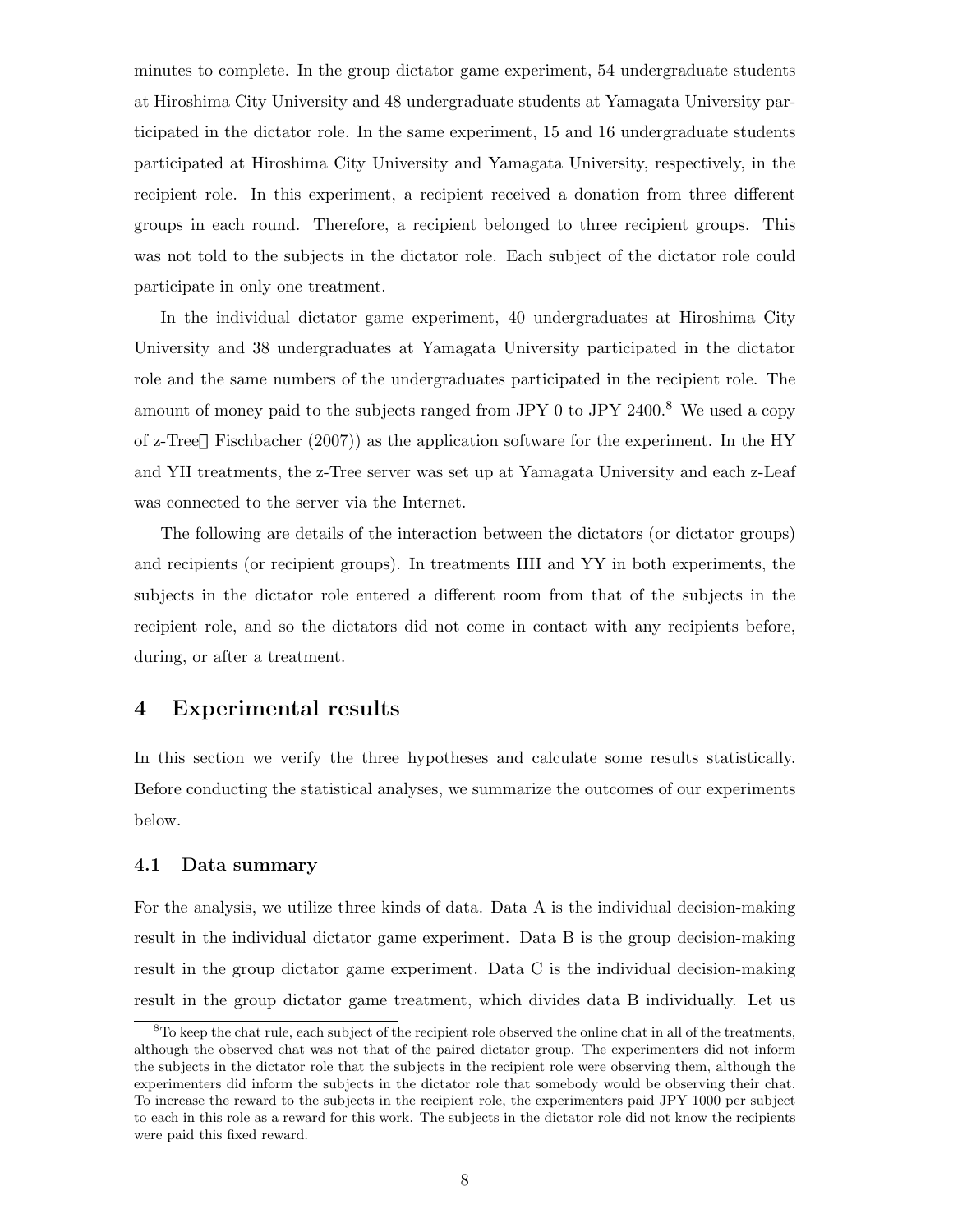merge data A and B into "Decision Maker's Data" and data A and C into "Individual Data."

Tables 2 and 4.1 summarize data A and data B, respectively. In these tables, the first, second, and third lines indicate the number of observations, the average donation rate, and the standard deviation of the donation rate, respectively.<sup>9</sup>

|           | Table 2. Summary of data A. the murvidual dictator game experiment. |         |         |         |       |
|-----------|---------------------------------------------------------------------|---------|---------|---------|-------|
| Treatment |                                                                     | Round 1 | Round 2 | Round 3 | Total |
|           | Number of observations                                              | 21      | 21      | 21      | 63    |
| HH        | Average donation rate                                               | 0.243   | 0.203   | 0.233   | 0.226 |
|           | Standard deviation                                                  | 0.227   | 0.208   | 0.233   | 0.220 |
|           |                                                                     |         |         |         |       |
|           | Number of observations                                              | 19      | 19      | 19      | 57    |
| HY.       | Average donation rate                                               | 0.187   | 0.126   | 0.161   | 0.158 |
|           | Standard deviation                                                  | 0.214   | 0.171   | 0.198   | 0.193 |
|           |                                                                     |         |         |         |       |
|           | Number of observations                                              | 15      | 15      | 15      | 45    |
| YY        | Average donation rate                                               | 0.238   | 0.245   | 0.245   | 0.243 |
|           | Standard deviation                                                  | 0.188   | 0.193   | 0.190   | 0.186 |
|           |                                                                     |         |         |         |       |
|           | Number of observations                                              | 23      | 23      | 23      | 69    |
| ΥH        | Average donation rate                                               | 0.217   | 0.228   | 0.266   | 0.237 |
|           | Standard deviation                                                  | 0.198   | 0.208   | 0.246   | 0.216 |

Table 2: Summary of data A: the individual dictator game experiment.

These tables show that it is important whether a dictator is in the same place as his/her recipient. Table 4.1 tells us that as a round goes on, the donation rate and its standard deviation decrease in the group dictator game experiment. In contrast, Table 2 tells us that the round as a variable has no effect on the offer rate in the individual dictator game experiment.

#### **4.2 Econometric analysis**

For the examination of Hypothesis I, we conducted a random-effects Tobit analysis for the donation rate of data A because data A is panel data. We conducted the Tobit analysis for the donation rate of data B because all the members are replaced in each round in the group dictator game treatments. <sup>10</sup> Tables 4 and 5 summarize the regression results. In these tables, the variables are defined as follows. *SP* is the same place dummy. When dictators are in the same place as their recipients, it is 1; otherwise, it is 0. *Y D* is the Yamagata dictator dummy. When dictators are in Yamagata, it is 1; otherwise, it is 0. *R*2

 $^{9}$ In Table 4.1, one group is excluded in the first round of the YH treatment because not all members understood the instructions of the experiment.

<sup>&</sup>lt;sup>10</sup>Note that the donation rate lies in the interval  $[0,1]$  and that all the groups in all the rounds are different because a group is newly formed in each round.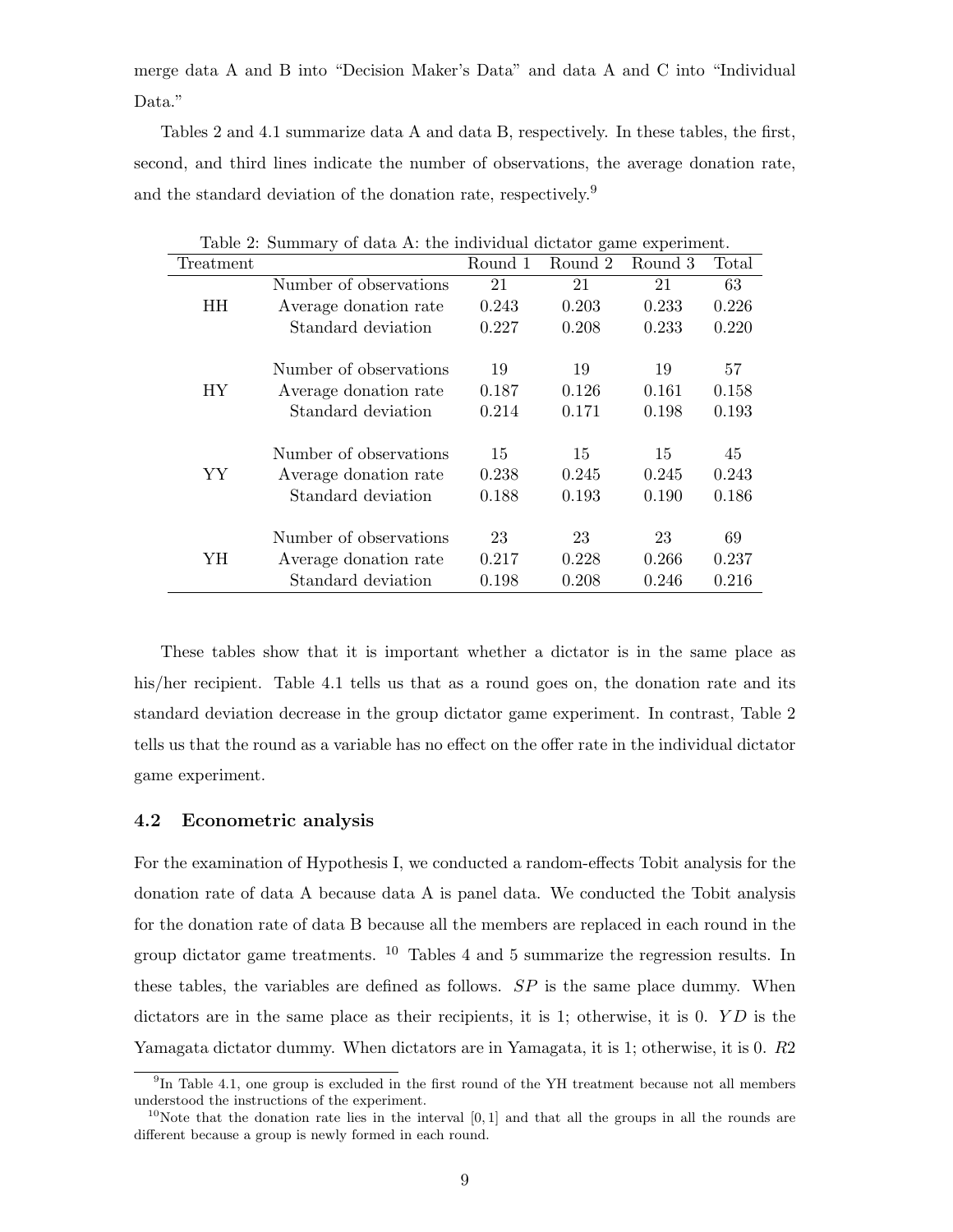| Table 3: Summary of data B: the group dictator game experiment. |                        |         |         |         |       |
|-----------------------------------------------------------------|------------------------|---------|---------|---------|-------|
| Treatment                                                       |                        | Round 1 | Round 2 | Round 3 | Total |
|                                                                 | Number of observations | 9       | 9       | 9       | 27    |
| HН                                                              | Average donation rate  | 0.163   | 0.132   | 0.052   | 0.116 |
|                                                                 | Standard deviation     | 0.198   | 0.141   | 0.085   | 0.151 |
|                                                                 |                        |         |         |         |       |
|                                                                 | Number of observations | 9       | 9       | 9       | 27    |
| НY                                                              | Average donation rate  | 0.134   | 0.052   | 0.013   | 0.068 |
|                                                                 | Standard deviation     | 0.179   | 0.054   | 0.022   | 0.117 |
|                                                                 |                        |         |         |         |       |
|                                                                 | Number of observations | 8       | 8       | 8       | 24    |
| YY                                                              | Average donation rate  | 0.213   | 0.122   | 0.083   | 0.139 |
|                                                                 | Standard deviation     | 0.198   | 0.161   | 0.093   | 0.160 |
|                                                                 |                        |         |         |         |       |
|                                                                 | Number of observations | 7       | 8       | 8       | 23    |
| YH                                                              | Average donation rate  | 0.116   | 0.047   | 0.008   | 0.054 |
|                                                                 | Standard deviation     | 0.192   | 0.087   | 0.022   | 0.121 |

is the second round dummy; when dictators donate in the second round, it is 1; otherwise, it is 0. *R*3 is the third round dummy. When dictators donate in the third round, it is 1; otherwise, it is 0. *GE* is the gender dummy. When a dictator is male, it is 1; otherwise, it is 0.

Table 4: The random-effects Tobit analysis of the individual dictator game experiment.

|                | Variable Coefficient Std. Err.                            |         |  |  |  |  |
|----------------|-----------------------------------------------------------|---------|--|--|--|--|
|                | Dependent variable: offer_rate                            |         |  |  |  |  |
| SP             | $0.108^{\dagger}$                                         | (0.056) |  |  |  |  |
| YD             | $0.130*$                                                  | (0.057) |  |  |  |  |
| R <sub>2</sub> | $-0.029$                                                  | (0.020) |  |  |  |  |
| R3             | 0.002                                                     | (0.020) |  |  |  |  |
| GE             | $0.162**$                                                 | (0.061) |  |  |  |  |
| Intercept      | $-0.027$                                                  | (0.076) |  |  |  |  |
|                | Significance levels: $\dagger$ : 10%, $*$ : 5%, $**$ : 1% |         |  |  |  |  |

Table 5: The Tobit analysis of the group dictator game experiment.

|                | Variable Coefficient Std. Err. |                                                  |  |  |  |  |
|----------------|--------------------------------|--------------------------------------------------|--|--|--|--|
|                | Dependent variable: offer_rate |                                                  |  |  |  |  |
| SP             | $0.113**$                      | (0.043)                                          |  |  |  |  |
| ΥD             | $-0.014$                       | (0.043)                                          |  |  |  |  |
| R <sub>2</sub> | $-0.099^{\dagger}$             | (0.051)                                          |  |  |  |  |
| R3             | $-0.194**$                     | (0.053)                                          |  |  |  |  |
| Intercept      | 0.069<br>.                     | (0.046)<br>$\sim$ $\sim$ $\sim$<br>$\sim$ $\sim$ |  |  |  |  |

Significance levels: *†* : 10%, *∗* : 5%, *∗∗* : 1%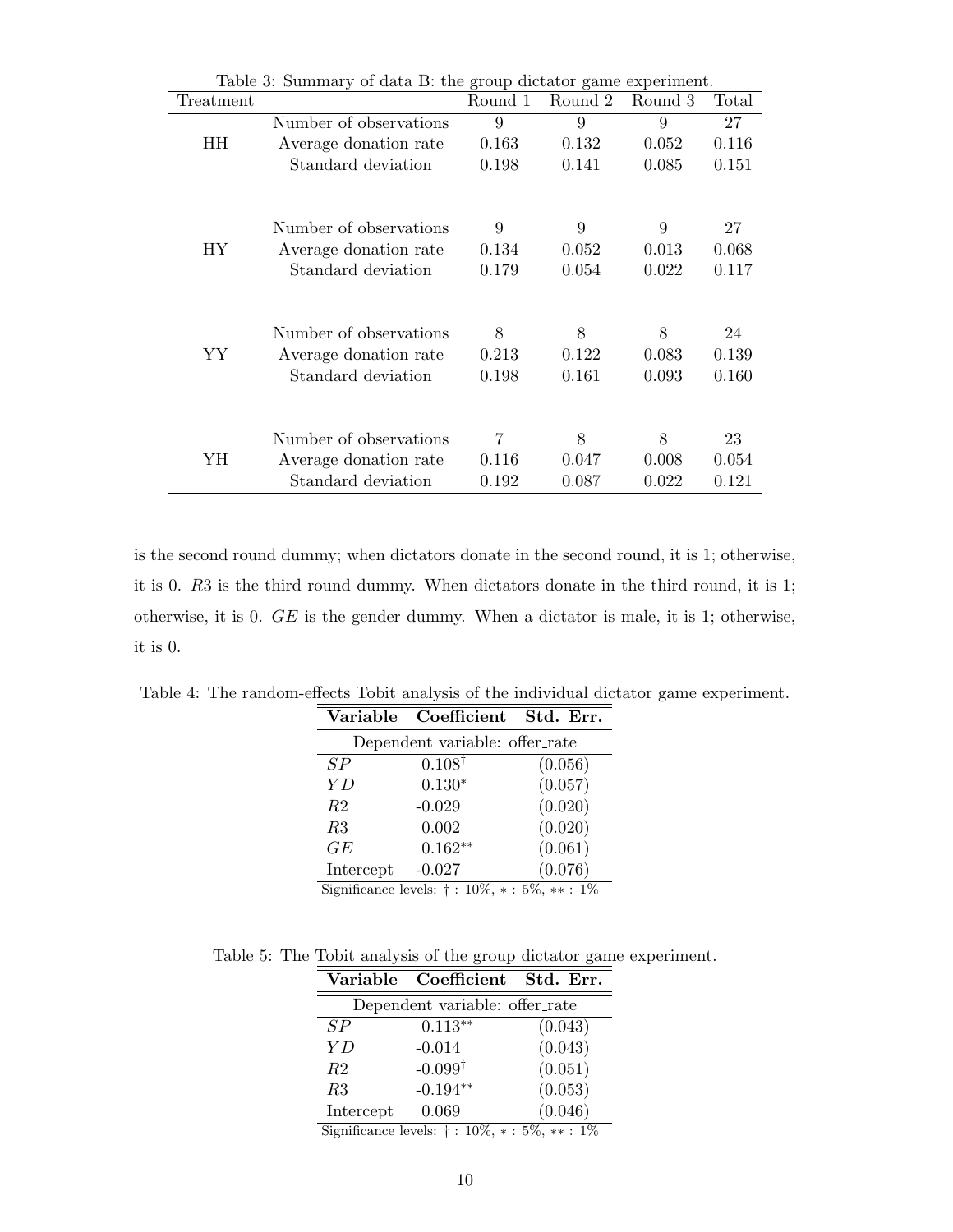To examine Hypothesis II, we divide the Decision Maker's Data into six groups depending on the round and on whether *SP* is equal to 1 and conduct Tobit analyses for the donation rate of all the data groups (Tables 6 to 11). In these tables, the variable *G* is the group decision dummy. It is 1 when a dictator is a group; otherwise, it is 0.

Table 6: The Tobit analysis of round 1 and the same place  $(SP = 1)$  data.

|           | Variable Coefficient Std. Err.                            |         |
|-----------|-----------------------------------------------------------|---------|
|           | Dependent variable: offer_rate                            |         |
| G         | $-0.072$                                                  | (0.070) |
| Y D       | 0.025                                                     | (0.066) |
| Intercept | $0.213**$                                                 | (0.048) |
|           | Significance levels: $\dagger$ : 10%, $*$ : 5%, $**$ : 1% |         |

Table 7: The Tobit analysis of round 1 and the distant place  $(SP = 0)$  data.

|           | Variable Coefficient Std. Err.                   |         |
|-----------|--------------------------------------------------|---------|
|           | Dependent variable: offer_rate                   |         |
| G         | $-0.108$                                         | (0.076) |
| ΥD        | 0.009                                            | (0.067) |
| Intercept | $0.168**$                                        | (0.054) |
|           | Significance levels $\pm 10\% + 5\% + 5\% + 1\%$ |         |

Significance levels: *†* : 10%, *∗* : 5%, *∗∗* : 1%

| Table 8: The Tobit analysis of round 2 and |  |  |  |
|--------------------------------------------|--|--|--|
| the same place $(SP = 1)$ data.            |  |  |  |

|                                                              | Variable Coefficient Std. Err. |         |  |  |  |
|--------------------------------------------------------------|--------------------------------|---------|--|--|--|
| Dependent variable: offer_rate                               |                                |         |  |  |  |
| G                                                            | $-0.130^{\dagger}$             | (0.068) |  |  |  |
| Y D                                                          | 0.041                          | (0.063) |  |  |  |
| Intercept                                                    | $0.183**$                      | (0.046) |  |  |  |
| Significance levels: $\dagger$ : 10\%, $*$ : 5\%, $**$ : 1\% |                                |         |  |  |  |

Table 9: The Tobit analysis of round 2 and the distant place  $(SP = 0)$  data.

|                                                           | Variable Coefficient Std. Err. |         |  |  |  |
|-----------------------------------------------------------|--------------------------------|---------|--|--|--|
| Dependent variable: offer_rate                            |                                |         |  |  |  |
| G                                                         | $-0.193**$                     | (0.072) |  |  |  |
| ΥD                                                        | 0.074                          | (0.062) |  |  |  |
| Intercept                                                 | $0.105*$                       | (0.050) |  |  |  |
| Significance levels: $\dagger$ : 10%, $*$ : 5%, $**$ : 1% |                                |         |  |  |  |

Table 10: The Tobit analysis of round 3 and the same place  $(SP = 1)$  data.

|                                                              | Variable Coefficient Std. Err. |         |
|--------------------------------------------------------------|--------------------------------|---------|
| Dependent variable: offer_rate                               |                                |         |
| G                                                            | $-0.242**$                     | (0.072) |
| Y D                                                          | 0.036                          | (0.065) |
| Intercept                                                    | $0.202**$                      | (0.047) |
| Significance levels: $\dagger$ : 10\%, $*$ : 5\%, $**$ : 1\% |                                |         |

Table 11: The Tobit analysis of round 3 and the distant place  $(SP = 0)$  data.

|                                                              | Variable Coefficient Std. Err. |         |
|--------------------------------------------------------------|--------------------------------|---------|
| Dependent variable: offer_rate                               |                                |         |
| G                                                            | $-0.369**$                     | (0.095) |
| Y D                                                          | 0.081                          | (0.075) |
| Intercept                                                    | $0.132*$                       | (0.060) |
| Significance levels: $\dagger$ : 10\%, $*$ : 5\%, $**$ : 1\% |                                |         |

Furthermore, we conducted a random-effects Tobit analysis for the donation rate of the Individual Data. Table 12 summarizes the results of the regression. In this table, variable  $I$  is the individual decision dummy. It is  $1$  if the experiment is the individual dictator game; otherwise, it is  $0<sup>11</sup>$ 

<sup>11</sup>We set *<sup>I</sup> <sup>∗</sup> Y D* as the independent variable because the coefficient of *Y D* is significant in Table <sup>4</sup> and insignificant in Table 5. Similarly, we set  $G * R2$  and  $G * R3$  as the independent variables because the coefficients of *R*2 and *R*3 are significant in Table 5 and insignificant in Table 4.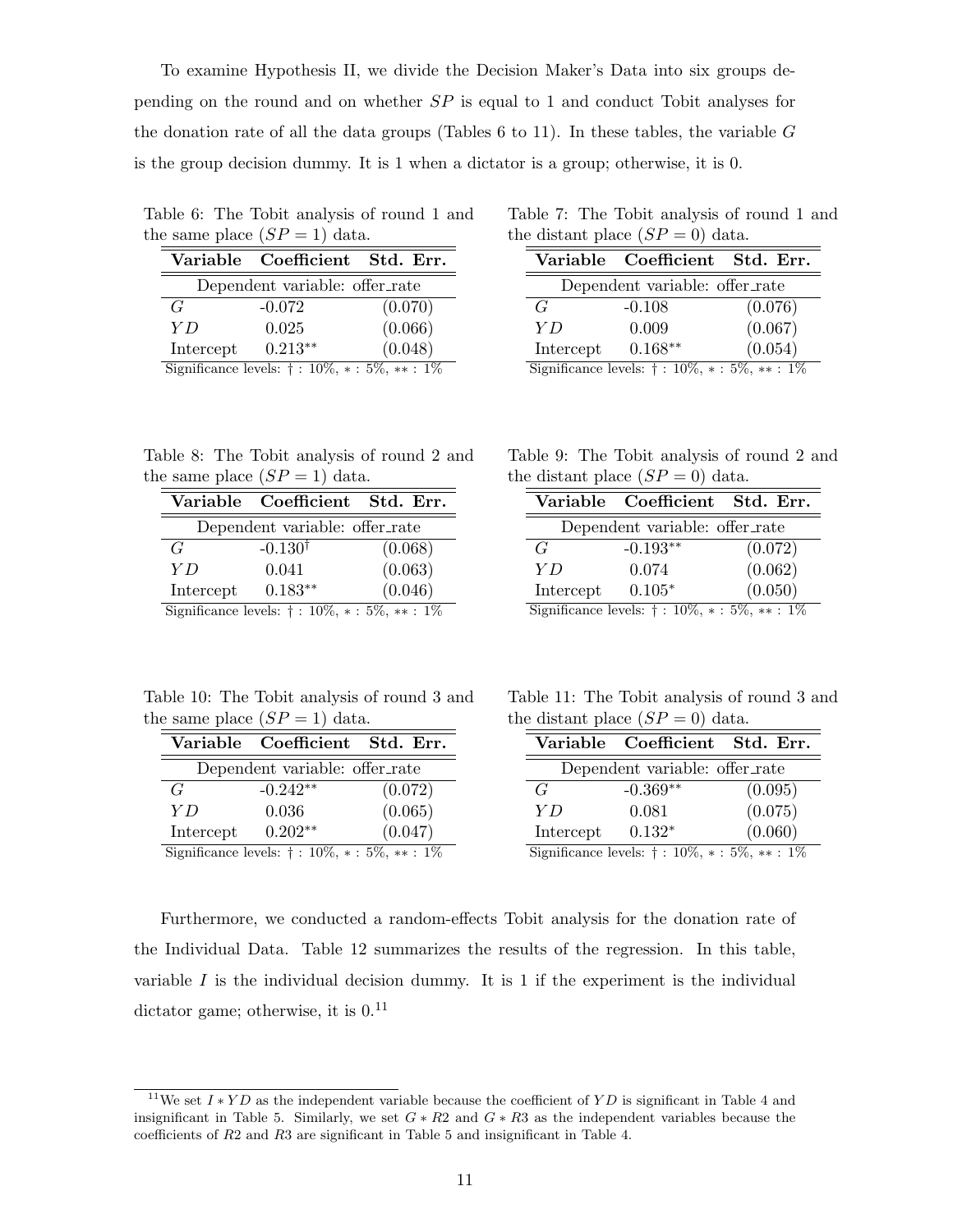| Variable                                                            | Coefficient       | Std. Err. |  |
|---------------------------------------------------------------------|-------------------|-----------|--|
| Dependent variable: offer_rate                                      |                   |           |  |
| SP                                                                  | $0.091**$         | (0.029)   |  |
| G                                                                   | $-0.043$          | (0.041)   |  |
| $I*YD$                                                              | $0.074^{\dagger}$ | (0.044)   |  |
| <i>R</i> 2                                                          | $-0.029$          | (0.024)   |  |
| R3                                                                  | 0.002             | (0.024)   |  |
| $G \ast R2$                                                         | $-0.072*$         | (0.033)   |  |
| $G * R3$                                                            | $-0.200**$        | (0.034)   |  |
| Intercept                                                           | $0.116***$        | (0.037)   |  |
| Significance levels: $\dagger : \overline{10\%, * : 5\%, ** : 1\%}$ |                   |           |  |

Table 12: The random-effects Tobit analysis of the Individual Data.

|          | Table 13: Variable list for the econometric analysis.                    |
|----------|--------------------------------------------------------------------------|
| Variable | Explanation                                                              |
| SP       | 1 if a dictator is in the same place as a recipient; otherwise, it is 0. |
| Y D      | 1 if a dictator is in Yamagata; otherwise, it is 0.                      |
| R2       | 1 for round 2; otherwise, it is $0$ .                                    |
| R3       | 1 for round 3; otherwise, it is $0$ .                                    |
| G        | 1 for group dictator game experiment; otherwise, it is 0.                |
| I        | 1 for individual dictator game experiment; otherwise, it is 0.           |
| GE       | 1 if a dictator is a male; otherwise, it is 0.                           |

### **4.2.1 Effect of "distant place"**

Hypothesis I is supported since the coefficient of *SP* is positive and weakly significant (*p < .*10) in Table 4 for the individual dictator game experiment, and positive and significant  $(p < .05)$  in Table 5 for the group dictator game experiment. Furthermore,  $SP$  is positive and significant  $(p < .01)$  in Table 12.

### **4.2.2 Effect of "group decision making"**

Tables 6 to 11 indicate that the coefficients of *G* are negative and significant for rounds two and three  $(p < .10$  for round two and  $SP = 1$  and otherwise,  $p < .01$ ). Furthermore, in Table 12,  $G * R2$  and  $G * R3$  are negative and significant while G is insignificant. Hence, Hypothesis II is supported for rounds two and three. This is in agreement with the result of Luhan et al. (2009).

#### **4.2.3 Effect of "iteration of group decision making"**

In Table 5, the coefficients of *R*2 and *R*3 are negative and significant and the coefficient of *R*3 is smaller than the coefficient of *R*2, while this is not observed in Table 4 for the individual dictator game experiment. In a similar way, in Table 12, the coefficients of *G ∗ R*2 and *G ∗ R*3 are negative and significant and the coefficient of *G ∗ R*3 is smaller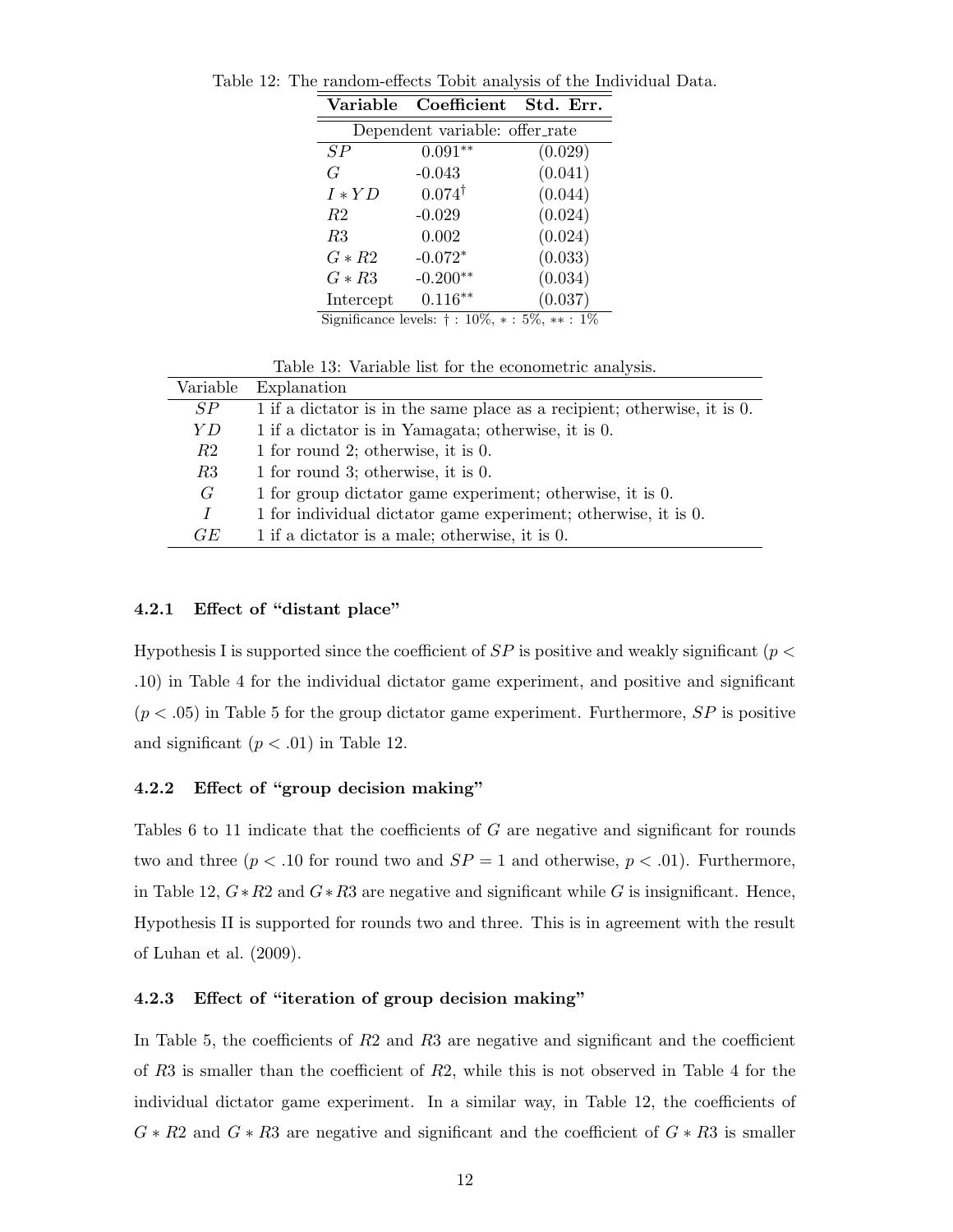than the coefficient of *G∗R*2, while the coefficients of *R*2 and *R*3 are insignificant. Hence, Hypothesis III is supported.

#### **4.2.4 Other results**

In Table 4.1, the standard deviation of the donation rate in the group dictator game experiment decreases. Bartlett's test supports the different variances among the rounds at a significance level of 1% for YH and 10% for HH and HY. For treatment YY, Bartlett's test supports the different variances between rounds one and three at a 10% significance. However, this is not observed in the individual dictator game experiment (Table 2). Furthermore, Table 5 shows that the coefficients of *Y D* and *GE* are significant.

### **5 Discussion**

#### **5.1 Does the exchange of opinion decrease the donation?**

We compare the group and the individual dictator game experiments with Cason and Mui (1997) and Luhan et al. (2009). In the studies of Luhan et al. (2009), an online chat program was used for the procedure of decision making in a group to preserve anonymity. Our study is different from Luhan et al. (2009) in that the group decision was repeated three times and each group has a different subject in each round.

Our comparison results are as follows. First, a group is more selfish than an individual in the second and third rounds. This result is consistent with Luhan et al. (2009). Second and more importantly, as the round goes on, the group decision becomes more selfish than in the previous round,<sup>12</sup> although the same is not true for the individual decision.

This result may provide a clue to learning why a group is more selfish than an individual. We think that the exchange of opinions is the key. In our experiment, the subjects have more opportunities to exchange opinions as the round goes on because a group member is reshuffled in each round. Also, the exchange of opinions disperses "something" to discourage the donation (e.g., expectations of reciprocity or preference) and this dispersal makes the group decision more selfish. With regard to the expectations of reciprocity, the example below is one of many possibilities.

It is pointed out that one of the reasons why a dictator gives money to a recipient is the expectation of reciprocity.<sup>13</sup> However, the expectation of reciprocity is controlled to zero in the ordinal dictator game experiments. Yet, decisions are made with an over-

<sup>&</sup>lt;sup>12</sup>This change may be related to SCT or PAT in the field of psychology. However, SCT and PAT do not imply the decline of the donation of a dictator group.

<sup>&</sup>lt;sup>13</sup>See Hoffman et al. (1996). However, Johannesson and Persson (2000) concludes that the dictators donate to the recipient even if there is no expectation at all of reciprocity.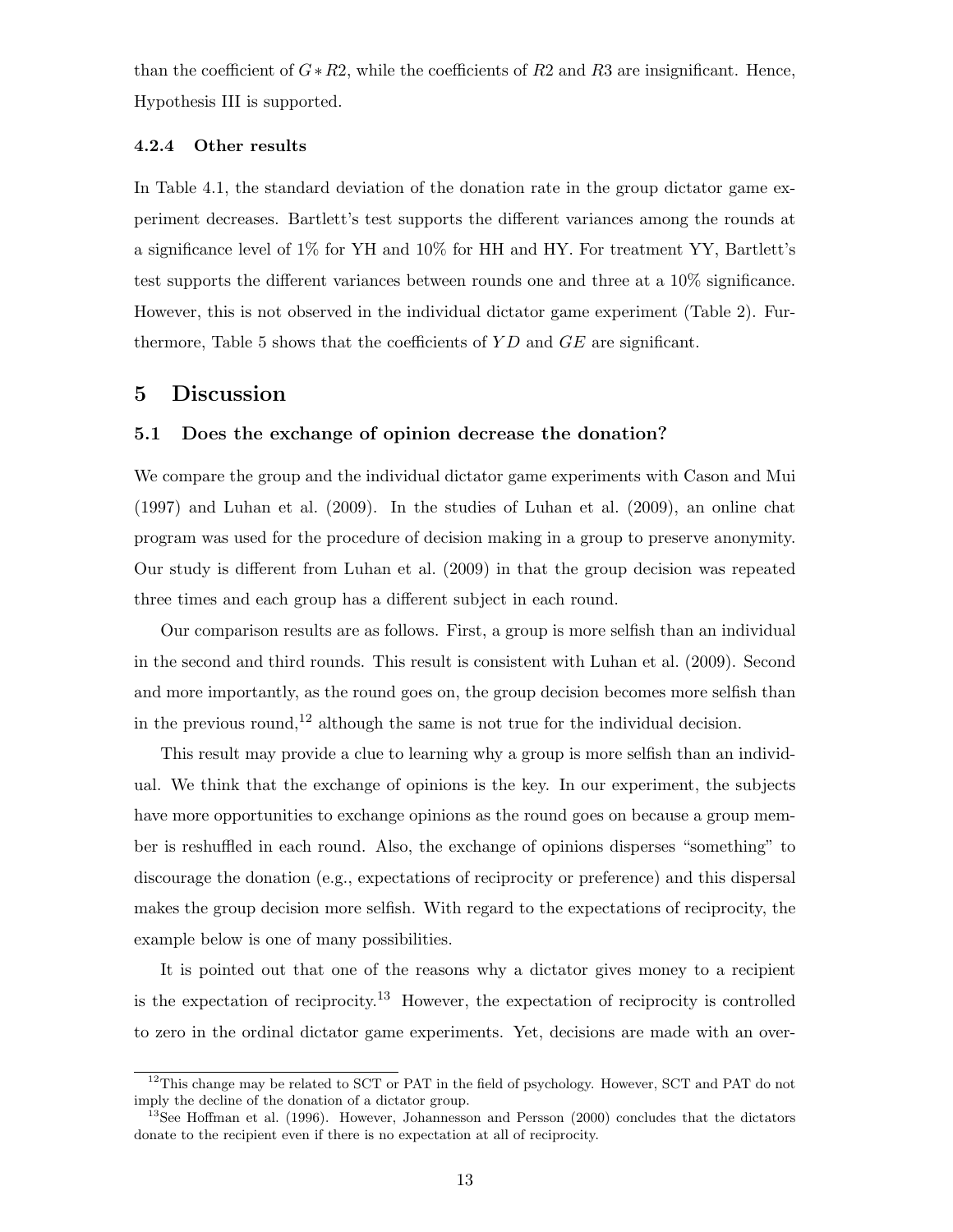estimated expectation in the one-shot individual dictator game experiment because the average donation rate is significantly positive. As our results indicate, even if the individual dictator game is repeated, the over-estimated expectation may be preserved because of the positive donation in our experiments. In contrast, when a group member is reshuffled in each round and group decisions are repeated, the subjects learn the true expectation of reciprocity by listening to various subjects' opinions. That is, the exchange of opinions disperses the knowledge about the true expectation of reciprocity. Of course, it is also possible that the exchange of opinions disperses the same particular preference. Additional research is needed to confirm our thought.

### **5.2 Exploring the behavior of the egalitarian**

Another question arises from the comparison between data A (Section 4), that of the individual game experiment, and data C (Section 4), the individual data in the group dictator game experiment. The question is whether an egalitarian subject of the group dictator game experiment changed his/her opinion to a selfish one. An egalitarian subject is a subject who donates at least half of the endowment irrespective of his/her recipient's place.

Let us focus on the decision making in the individual dictator game experiment to classify the type of subjects. From the comparison between the distant place and the same place treatments of this experiment, it is highly possible that there are three notable types of people.

The first is the egalitarian type. Approximately 5% of the subjects continued to donate more than half of the endowment in all rounds in the distant place treatment of the individual dictator game experiment. It is highly unlikely that they donated less money to a recipient in the same place as themselves because of the results in Section 4. Hence, it is highly possible that these subjects are egalitarians. If this type is defined in the weaker sense that one donates more than half of the total endowment, it is highly possible that approximately 10% of the subjects in the distant place treatment of the individual dictator game experiment belong to this type.<sup>14</sup>

The second is the selfish type. The subject of this type never donates irrespective of his/her recipient's place. In our experiment, approximately 11% of the subjects never donated in the same place treatment of the individual dictator game experiment (see Table 14). Additionally, as indicated in the results in Section 4, the subject tended to

<sup>&</sup>lt;sup>14</sup>The egalitarians were observed in the dictator game experiments with the double-blind scheme. See Hoffman et al. (1996) and Johannesson and Persson (2000). Furthermore, the egalitarians were also observed in lost-wallet game experiments. See Charness, Haruvy, and Sonsino (2007).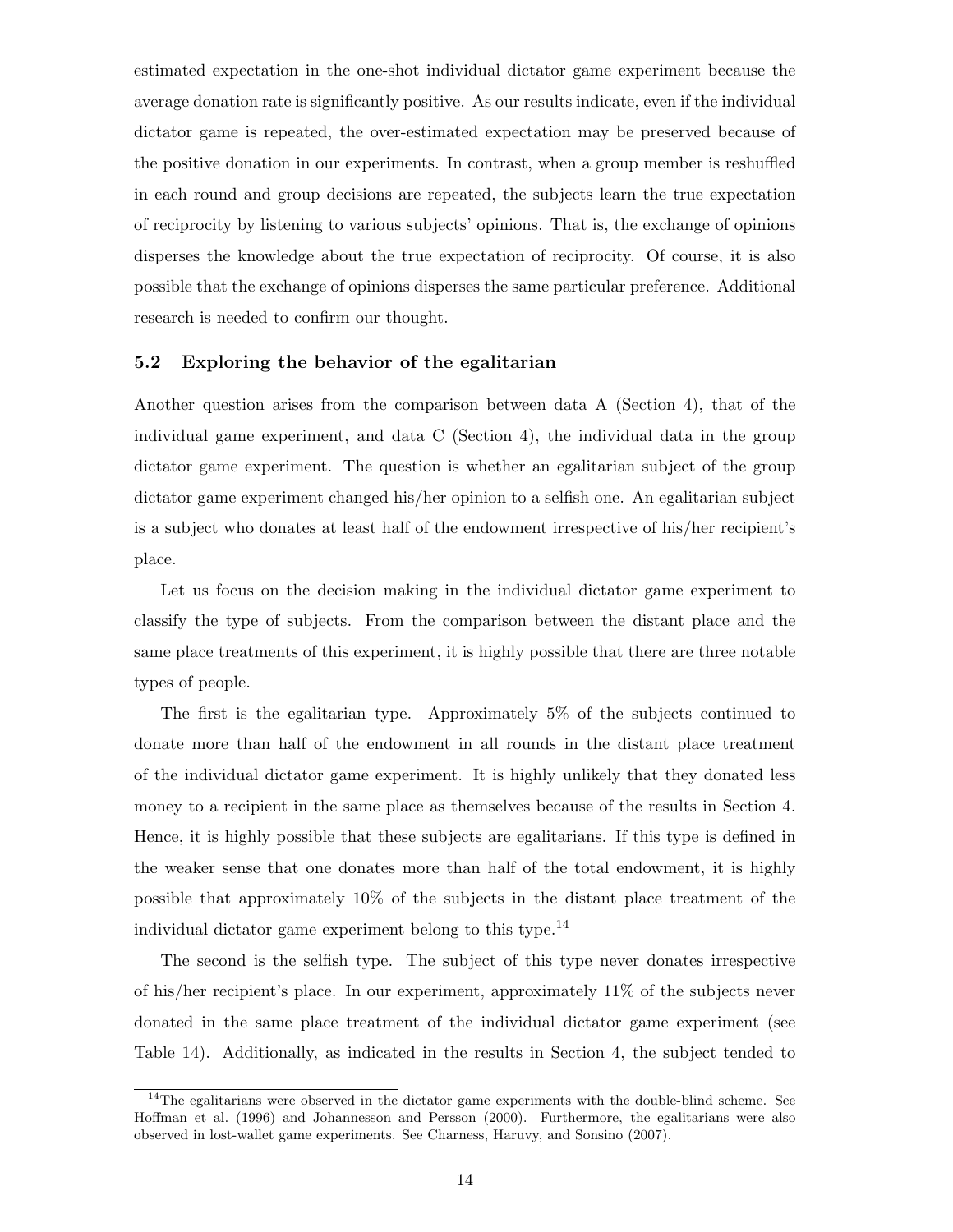donate more to the recipients in the same place than in the distant place. Taking these results into account, these subjects would not donate at all, even if they participated in the distant place treatment. Hence, it is highly possible that they belong to the selfish type.

The third is the budging type. This type of subject donates to a neighborhood more than to a distant recipient. Approximately 17% of the subjects never donated in the distant place treatment of the individual dictator game experiment. Because a subject's participation in the same place treatment or in the distant place treatment was assigned randomly, it is conceivable that approximately 17% of the subjects in the same place treatment would never donate in the distant place treatment if they had been assigned to participate in the distant treatment. However, since 11% of the subjects never donated in the same place treatment of the individual dictator game treatment, it is likely that 6% of the subjects (17% *−* 11%) would change their donating behavior and, thus, can be regarded as the budging type.<sup>15</sup> The subject of this type changes his or her donation according to the extent of the expectation of reciprocity. The lower the expectation of reciprocity is, the less they donate. The difference between the two treatments of the individual dictator game experiment is due to the budging type of subject.

In data C, no egalitarians were observed even in the weak sense.<sup>16</sup> It might be expected that there would be a few egalitarian subjects in the group dictator game experiment, because approximately 5% of the subjects in the distant place treatment in the individual dictator game experiment were egalitarians. This result suggests that the egalitarian subject changed his or her opinion to a selfish one through the exchange of opinions with other subjects. However, it is also possible that the budging subjects learned the true expectation of reciprocity by listening to others' opinions and that they began to behave selfishly. As a result, the subjects with selfish behavior became the majority in each group, even if the egalitarian subject did not change his/her preference. We have no way of ascertaining whether the egalitarian changed his/her opinion. However, whether an egalitarian changed his/her opinion to a selfish one through the exchange of opinions with other subjects is an interesting question.

<sup>&</sup>lt;sup>15</sup>Needless to say, more than 6% of the subjects may belong to the budging type. Although the budging type consists of those who donate more to the recipients in the same place than in the distant place, we can only distinguish the percentage of subjects who seem to donate a positive amount of money to the same place recipient but no money to the distant place recipient.

<sup>&</sup>lt;sup>16</sup>That is, no subjects donated more than half of the total endowment. See Table 15.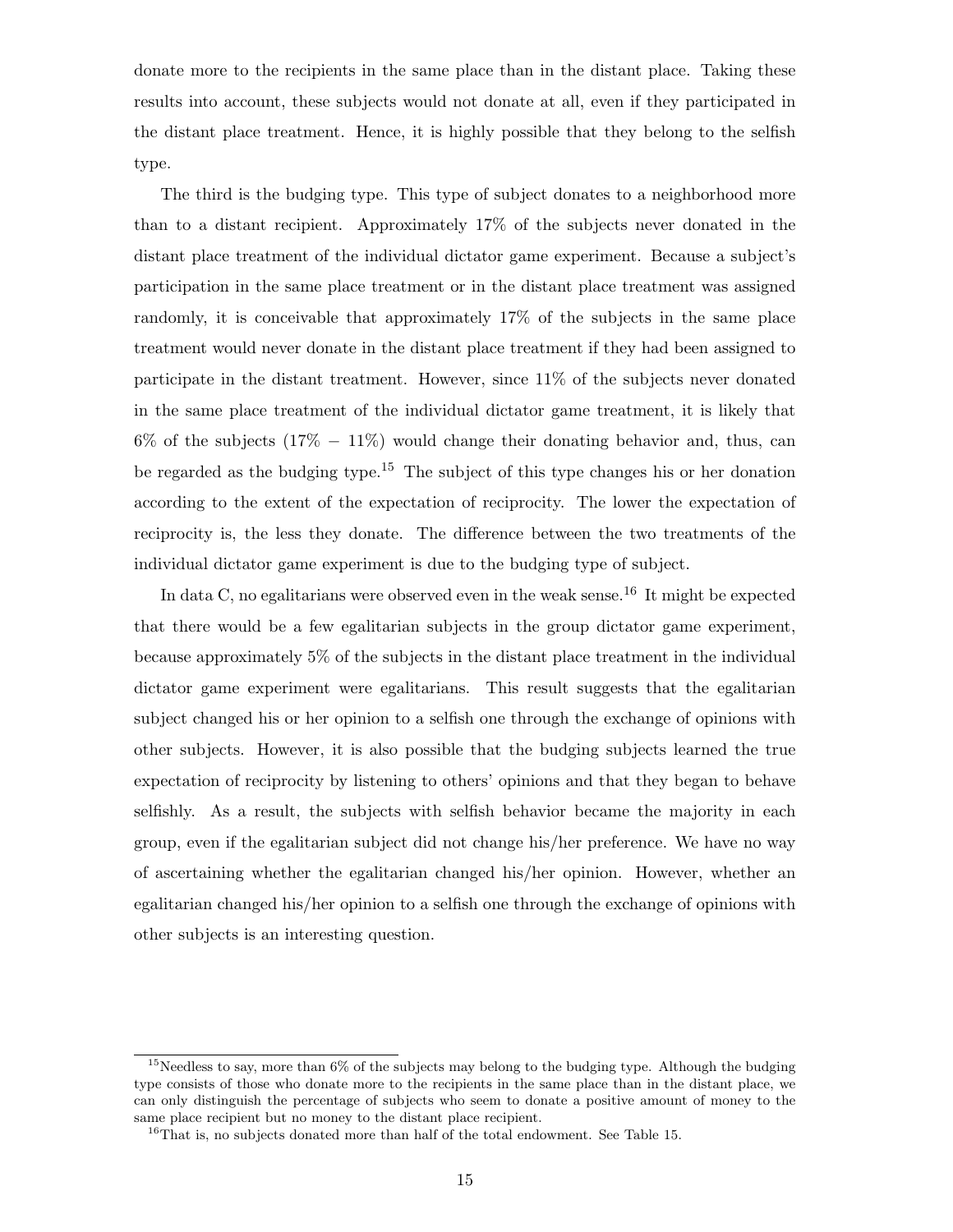| Donation rate Same place |      | Distant place |
|--------------------------|------|---------------|
| $0\%$                    | 11%  | 17%           |
| $0 - 16.7\%$             | 33%  | 31\%          |
| $16.7 - 33.3\%$          | 11\% | 24%           |
| $33.3\text{--}50\%$      | 31\% | 19%           |
| $50 - 100\%$             | 14%  | 10%           |

#### Table 14: **Distribution of total donations in the individual dictator game.**

The donation rate is the total donation rate of three rounds.

| Donation rate Same place |       | Distant place                                                 |
|--------------------------|-------|---------------------------------------------------------------|
| $0\%$                    | $6\%$ | 25\%                                                          |
| $0 - 16.7\%$             | 61\%  | 56%                                                           |
| $16.7 - 33.3\%$          | 31\%  | 19%                                                           |
| $33.3 - 50\%$            | $2\%$ | $0\%$                                                         |
| $50 - 100\%$             | $0\%$ | $0\%$                                                         |
|                          |       | The donation rate is the total donation rate of three rounds. |

Table 15: **Distribution of total donations in the group dictator game.**

#### **5.3 Comparison between the distant and the same places**

We compare the donation of the dictator whose recipient is in the distant place and the dictator whose recipient is in the same place. Our comparison results indicate that the dictator group and the individual dictator donate more in the same place treatment than in the distant place treatment.

The dictator game experiment in Johannesson and Persson (2000) is similar to the experiments in our study because both studies compare the distant place treatment and the same place treatment in the individual dictator game experiments. However, their experiments are different from this study in two ways. First, the recipients in the treatment corresponding to our distant place treatment were randomly drawn from the Swedish general population. Second, all the treatments were conducted with the double-blind scheme. In their experiments, the difference between the control treatment and the distant place treatment was not significant, unlike our result. Their results are interpreted below. Let us focus on the expectations of reciprocity in their control treatment, which corresponds to our same place treatment. Their control treatment was too low to find the difference in the donation rates of the budging subjects between the distant place and the same place treatments, because both treatments were conducted with the double-blind scheme.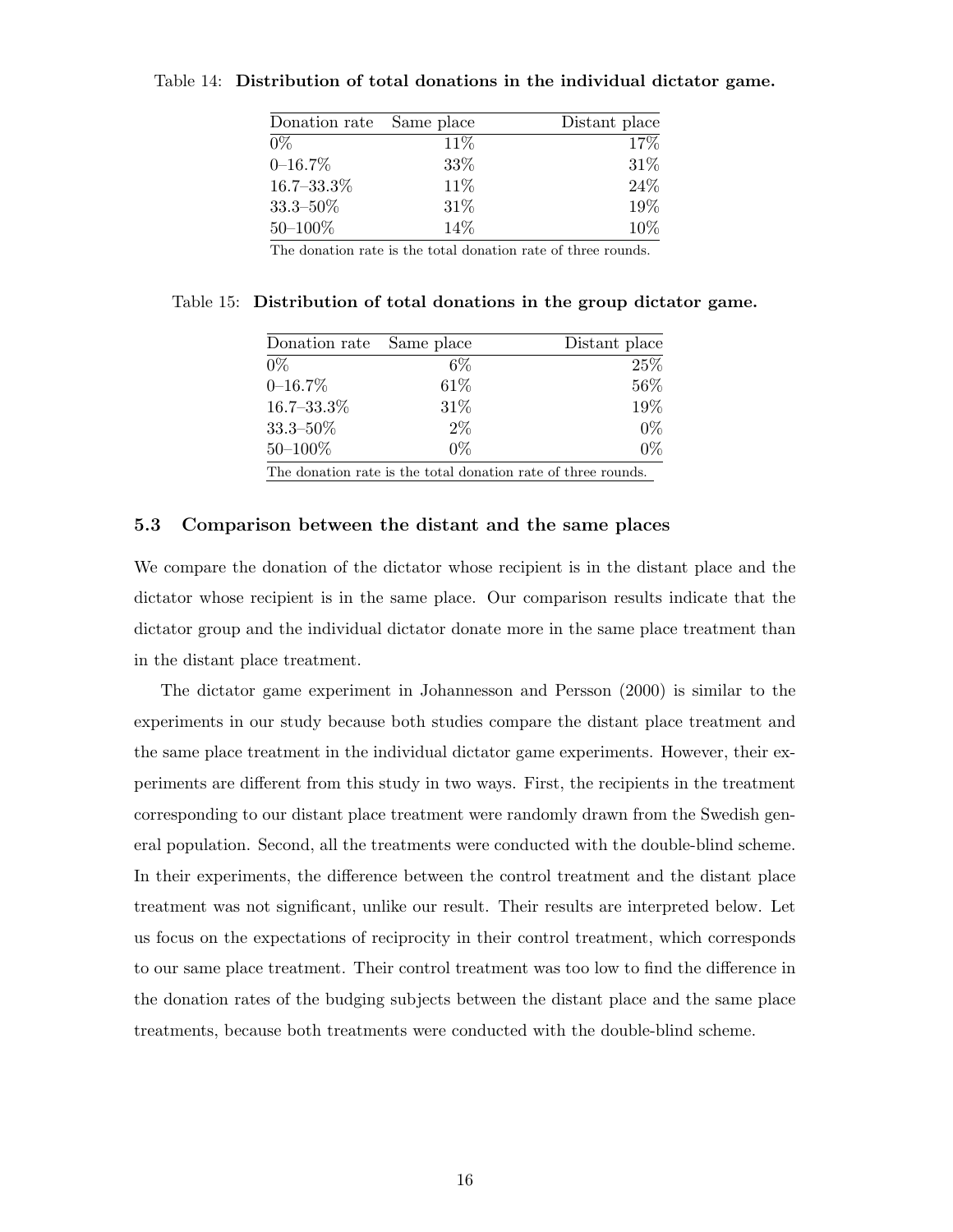#### **5.4 Some implications from our experiments**

Our interest is to examine the inter-regional transfer expenditure experimentally. In general, we need to examine the experimental results carefully to apply them to policy decision. For example, though a recipient's behavior does not have any effect on a dictator in a standard dictator game experiment, there are various interactions between a donor and a recipient in the case of an inter-regional transfer system. Furthermore, we need to note whether the outcome of the dictator game experiment is sensitive to an additional condition. It is necessary to compare the result of the dictator game experiment to the result of an ultimatum game experiment or public goods experiment to apply the result of the dictator game experiments to policy decision. In the next paragraph, we present one of many possibilities.

From the result that both a dictator group and an individual dictator donate more to a neighborhood than to a distant recipient, it is possible that the disutility of interregional transfer can be reduced through an appropriate institutional design. The result implies that a donor has the intention of making a higher donation to a neighborhood than to a distant recipient. This can be interpreted as follows: when making a certain amount of donation, it is more desirable for the donor to donate to a neighborhood than to a distant recipient. That is, in the case of an enforced inter-regional transfer through a tax, the transfer among relatively narrow regions may reduce the disutility of residents in a high-income area. Because the donor is not likely to meet the distant recipient or lacks a sense of intimacy with the distant recipient, the donor feels a reduced expectation of reciprocity. This is the reason that the donation rate is higher in the same place treatment than in the distant place treatment. Therefore, the following may be effective for improving the welfare of the donor residents and for increasing the donation to the distant residents: the promotion of the liquidity of residency and the transmission of regional information. The promotion of the liquidity of residency shortens the sense of distance among groups, encourages a sense of intimacy, and raises the probability that the donor meets the recipient. The transmission of regional information also encourages a sense of intimacy.

### **6 Conclusion**

In this paper, we examined (1) the difference between the donation to a distant recipient and the donation to a neighborhood and (2) the effect of group reconstructing and iterated decision making in the group decision. Our original findings are as follows. (1) A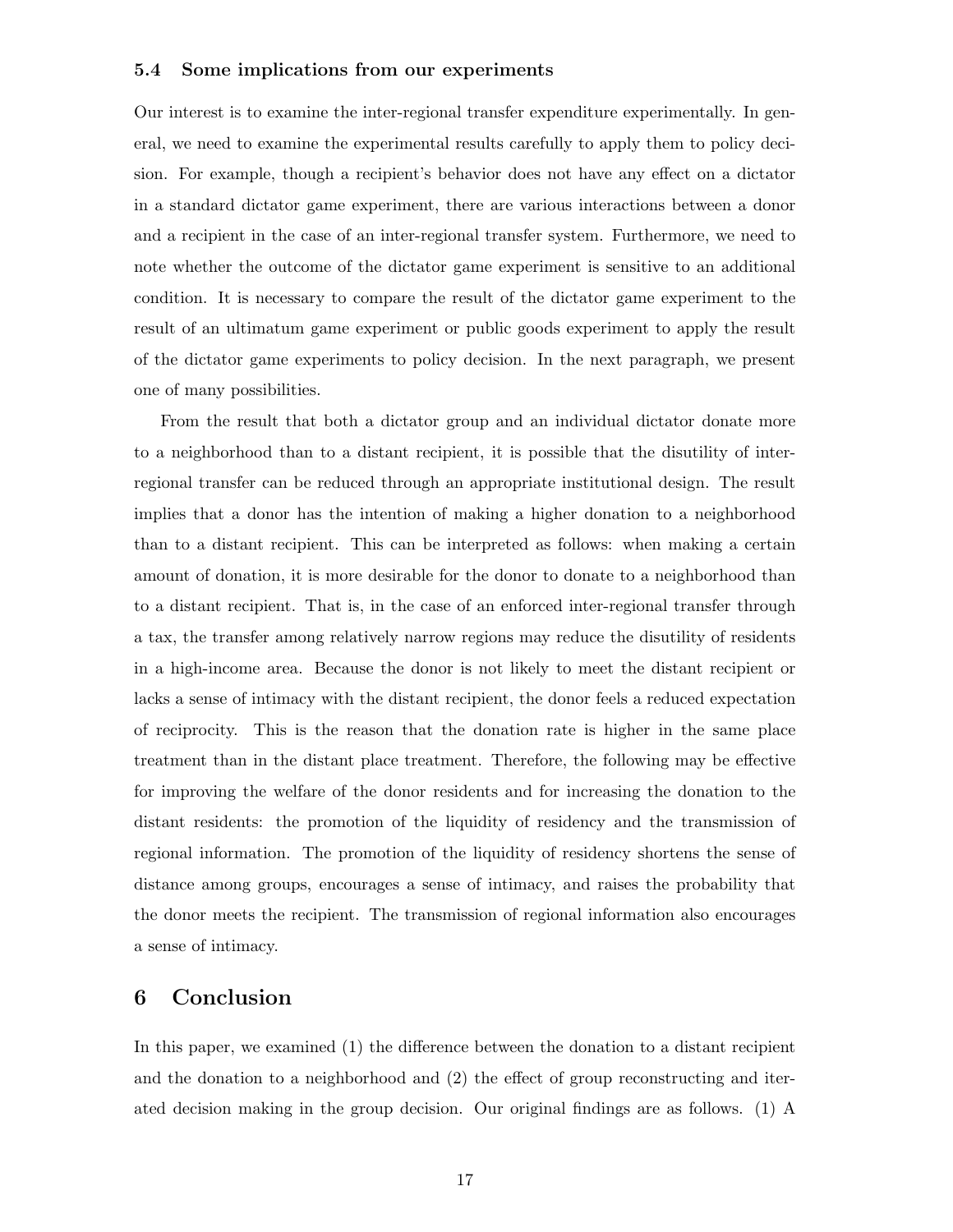dictator group as well as an individual dictator donates more to a neighborhood than to a distant recipient, and (2) as a round goes on, the group decision becomes more selfish than the group decision in the previous round. We also confirm that, as Luhan et al. (2009) indicated, a group dictator donates less than does an individual dictator.

The reason why Hypothesis III (i.e., as the round goes on, the group decision becomes more selfish than that in the previous round) is supported was not fully analyzed. As shown in the last section, we presume that the donation rate decreases because each subject learns the true expectation of reciprocity or changes his or her preference by the exchange of opinions with other subjects. To find the answer, an experiment of group decision making with fixed members is required. In such an experiment, we would prevent each subject from coming in contact with others' opinions except for the members of the group to which he/she belongs. If the result of this additional experiment was different from the two experiments in the current study, we would conclude that the random matching, by which each subject has a higher possibility of talking with other selfish subjects, causes the decrease in the donation rate.

### **Acknowledgments**

This work was supported by a Grant-in-Aid for Scientific Research (C) (18530226).

### **References**

- Bornstein, G., T. Kugler, D. Budescu, and R. Selten (2008): Repeated price competition between individuals and between teams, Journal of Economic Behavior & Organization, 66, 808–821.
- Camerer, C. (2003): Behavioral Game Theory: Experiments in Strategic Interaction, Princeton University Press Princeton:.
- Cason, T. N. and V. L. Mui (1997): A Laboratory Study in Group Polarisation in the Team Dictator Game, The Economic Journal, 107, 1465–1483.
- Charness, G., E. Haruvy, and D. Sonsino (2007): Social distance and reciprocity: An Internet experiment, Journal of Economic Behavior & Organization, 63, 88–103.
- Dufwenberg, M. and A. Muren (2006): Generosity, anonymity, gender, Journal of Economic Behavior & Organization, 61, 42–49.
- FISCHBACHER, U. (2007): z-Tree: Zurich toolbox for ready-made economic experiments, Experimental Economics, 10, 171–178.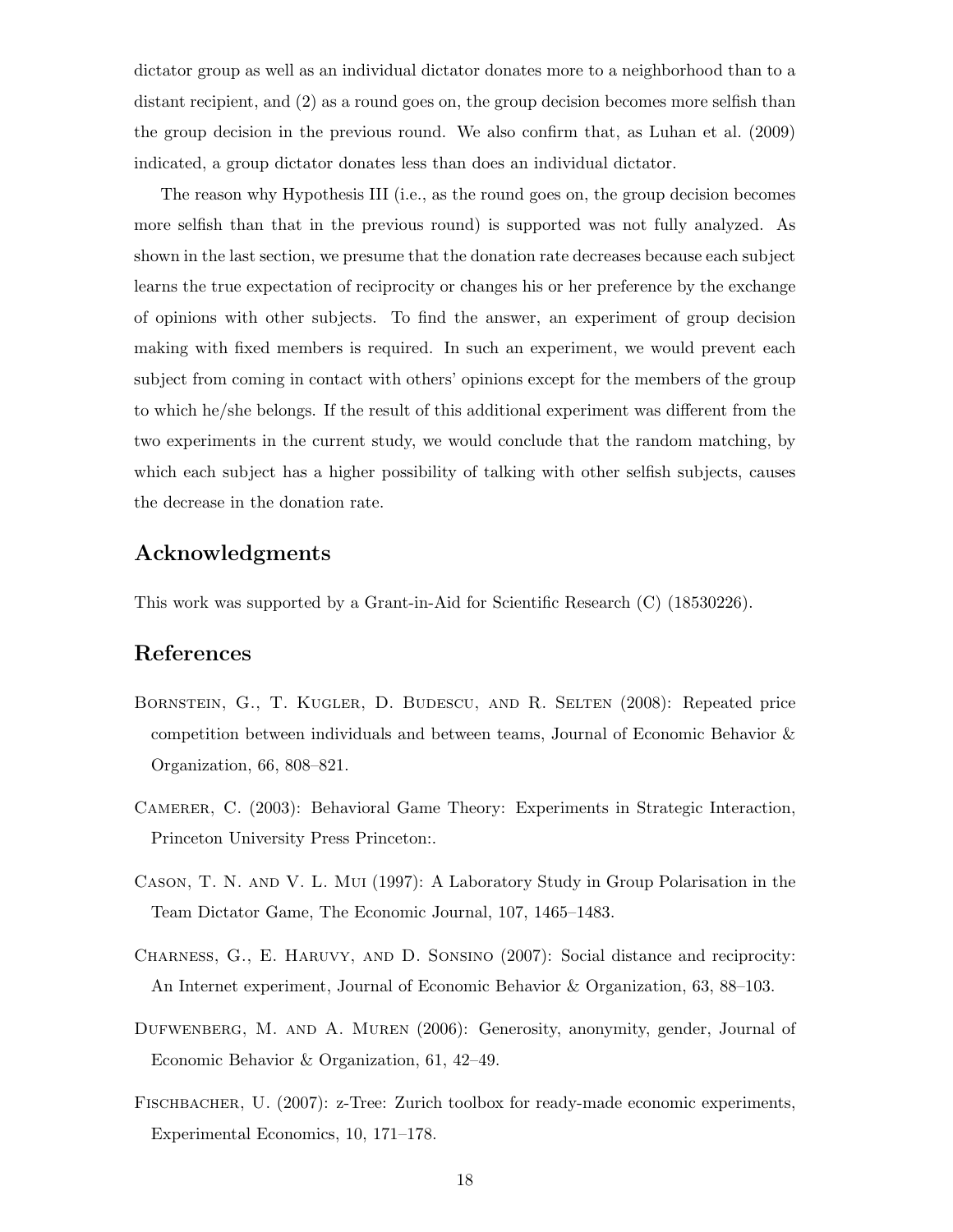- HOFFMAN, E., K. MCCABE, AND V. L. SMITH (1996): Social Distance and Other-Regarding Behavior in Dictator Games, The American Economic Review, 86, 653–660.
- Johannesson, M. and B. Persson (2000): Non-reciprocal altruism in dictator games, Economics Letters, 69, 137–142.
- KAHNEMAN, D., J. L. KNETSCH, AND R. H. THALER (1986): Fairness and the Assumptions of Economics, The Journal of Business, 59, 285–300.
- KOCHER, M. AND M. SUTTER (2005): The decision maker matters: Individual versus group behaviour in experimental beauty-contest games, Economic Journal, 115, 200– 223.
- LUHAN, W., M. KOCHER, AND M. SUTTER  $(2009)$ : Group polarization in the team dictator game reconsidered, Experimental Economics, 12, 26–41.
- Musgrave, R. A. and P. B. Musgrave (1980): Public finance in theory and practice, New York: McGraw-Hill, 3rd ed.
- Rankin, F. W. (2006): Requests and social distance in dictator games, Journal of Economic Behavior and Organization, 60, 27–36.
- Rockenbach, B., A. Sadrieh, and B. Mathauschek (2007): Teams take the better risks, Journal of Economic Behavior & Organization, 63, 412–422.
- SUTTER, M. (2005): Are four heads better than two? An experimental beauty-contest game with teams of different size, Economics Letters, 88, 41–46.

## **Appendix**

### **A An Example Instruction**

The following instructions were provided to the dictators in the HY treatment of the group dictator game experiment.<sup>17</sup>

### How to make decisions

You will belong to a group that consists of three people. Your group members will be exchanged with others in this room in every round. Your partner group, which consists of three people, will be anonymous and will be sitting in a room at Yamagata University. *Your partner group will change in every round.*

<sup>&</sup>lt;sup>17</sup>The instructions were originally written in Japanese.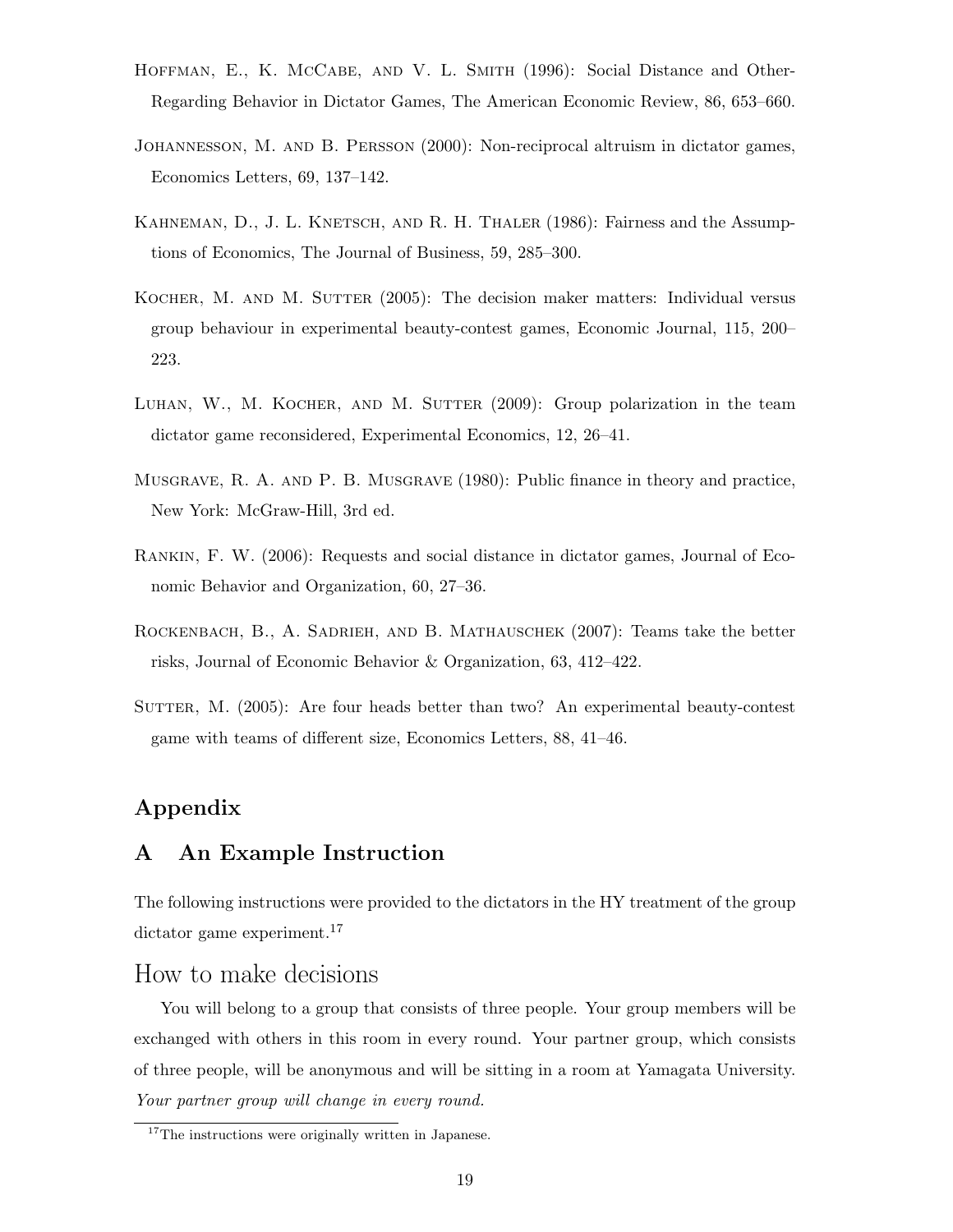*This experiment consists of some number of rounds.* In each round, you should do the following.

- The experimenter will give you JPY 800. That is, the experimenter will give your group JPY 2400 in total.
- You must decide whether to give some money to your partner group. The amount of money must be the same from each group member. To determine the amounts, you can talk to the other members through the online chat. You can donate from JPY 0 to JPY 2400 in total, or JPY 800 per capita, to your partner group. You must come to an agreement on your donation amounts within five minutes.
- The computer console will display your initial endowment (JPY 800) in this round.
- *•* You must enter the agreed donations. If you donate JPY *y* per capita, you will have to enter *y* into your computer console and press the "OK" button.
- If the entered donation does not coincide with those of the other members, you can correct the value. (If you make a mistake three times, the rewards of all members and your partner group in this round will become zero.)
- *•* Thus, your partner group receives 3*y* in total, and so each member of your partner group receives *y*.
- Your partner group does not have an endowment to donate to you. Therefore, they do not make any decisions about donations to you.

## Procedure of the online chat

You will talk about the amount of money to be donated through an online chat. The chat lasts for five minutes. At the end, you will have agreed on how much you will give to your partner group.

- *•* You will NOT ask other members for his*/*her private information such as faculty, university major, gender, age, etc.
- You will NOT input your personal information such as your faculty, university major, gender, age, etc.
- You will NOT reveal what you said in the previous rounds.
- You must input the amount agreed on by you and your group members in the chat.